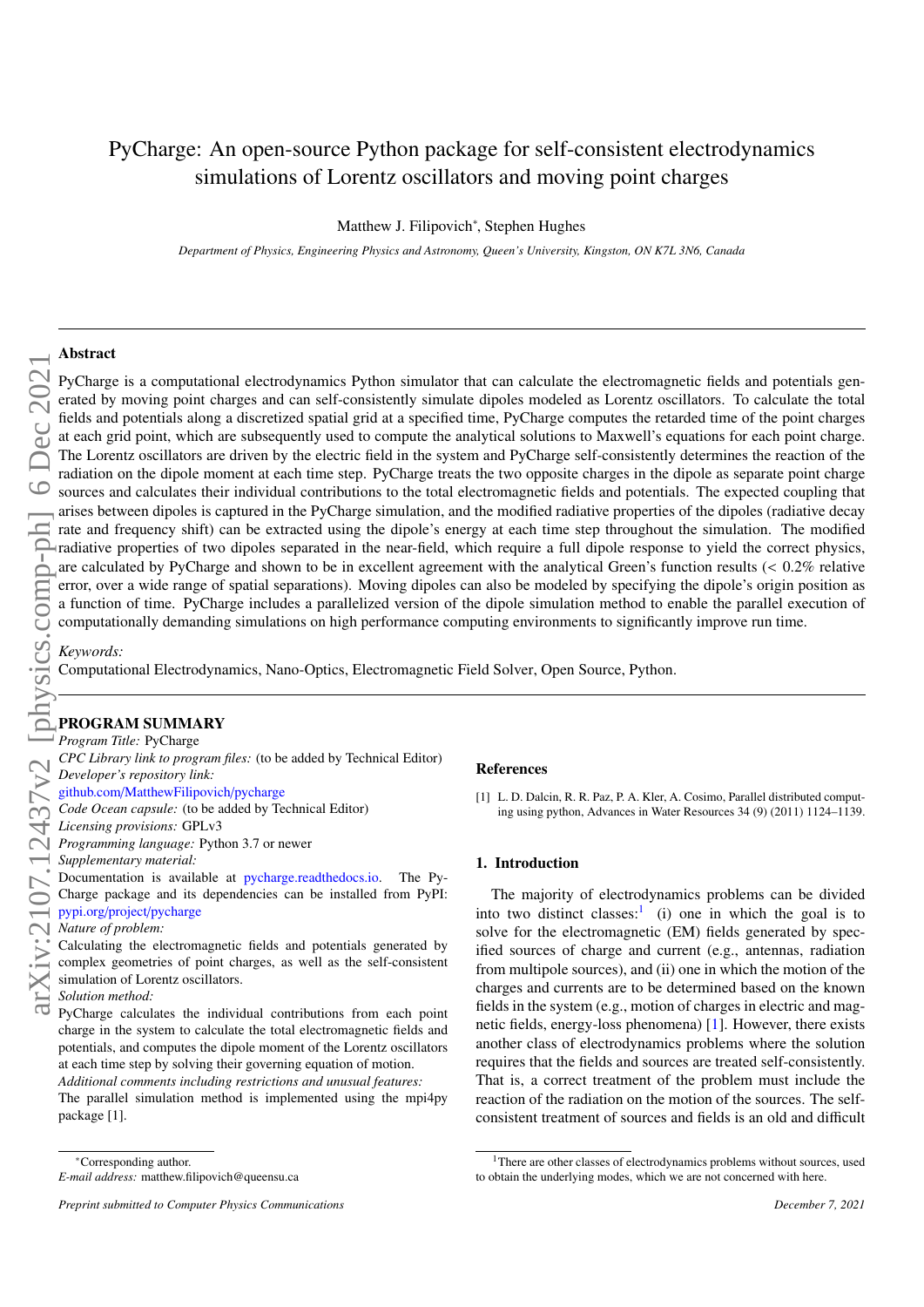problem that stems from one of the most fundamental aspects of physics: the nature of an elementary particle. This problem of self-consistency is not only limited to classical electrodynamics, as these difficulties also arise in quantum-mechanical discussions and modelings of these systems [\[2\]](#page-12-1).

Motivated by the need for an electrodynamics simulator that self-consistently treats the reaction of the radiation on the realtime motion of the point charge sources, we developed the open-source Python package PyCharge. PyCharge can calculate the EM fields and potentials generated by sources in a system at specified grid points in space and time, which can then be visualized using a plotting library such as Matplotlib [\[3\]](#page-12-2). To calculate these fields and potentials, PyCharge exploits the principle of superposition in classical electrodynamics by determining the individual contributions from each source and then calculating the sum. The equations describing the scalar and vector potentials generated by a single moving point charge in a vacuum are given by the Liénard–Wiechert potentials, and the complete and relativistically correct equations for the timevarying electric and magnetic fields can be derived from these potentials [\[4\]](#page-12-3).

PyCharge currently supports two types of sources: point charges that have predefined trajectories (specified as parametric equations of motion in the *x*, *y*, and *z* directions as functions of time), and Lorentz oscillators (i.e., oscillating electric dipoles). The Lorentz oscillators (LOs) consist of two equal and opposite point charges that oscillate around the origin position (center of mass) along the axis of polarization, with a dipole moment that is dynamically calculated at each time step by solving the governing harmonic oscillator differential equation. The LOs are driven by the electric field component along the direction of polarization generated by the other sources in the system (which includes its own scattered field). As well, the LOs are naturally damped since they radiate energy as they oscillate, which dissipates kinetic energy (classically caused by *radiation reaction*) and decreases the dipole moment [\[5\]](#page-12-4). This damping allows PyCharge to calculate the self-consistent radiative decay rates from LOs in arbitrary motion and also in the presence of interactions with other LOs, including collective effects such as superradiance and subradiance.

The scattering of EM waves by LOs can be solved using a closed scalar and dyadic Green's function approach, where the LOs are treated as point-like objects such that their structure cannot be resolved on the scale of the wavelength of light [\[6\]](#page-12-5). However, this method requires a full dipole response and cannot account for certain LO configurations (e.g., moving LOs). PyCharge simulations provide an alternative numerical method to this standard approach that yield highly accurate results and can model systems that cannot be solved analytically. Our approach also has notable advantages over other self-consistent EM solvers such as the finite-difference time-domain (FDTD) method [\[7\]](#page-12-6), which require a very careful treatment of the LO's divergent nature when treated as a point dipole, which leads to (unphysical) frequency shifts that are dependent on the gridsize.

PyCharge was designed to be accessible for a wide range of use cases: first, it can be used as a pedagogical tool for under-

graduate and graduate-level EM theory courses to provide an intuitive understanding of the EM waves generated by moving point charges, and second, it can also be used by researchers in the field of nano-optics to investigate the complex interactions of light in nanoscale environments, including interactions with moving point charges and chains of resonant LOs.

We have also implemented a parallelized version of the Py-Charge simulation method, using the standard Message Passing Interface (MPI) for Python package (mpi4py) [\[8\]](#page-12-7), which can be executed on high performance computing environments to significantly improve the run time of computationally demanding simulations (e.g., involving multiple dipoles). The PyCharge package can be installed directly from PyPI on systems running Python 3.7 or newer. Further documentation, including Python script examples and the API reference, is available at [pycharge.readthedocs.io.](https://pycharge.readthedocs.io)

The rest of our paper is organized as follows: in Sec. [2,](#page-1-0) we discuss the relevant theoretical background and the applied numerical methods for calculating the EM fields and potentials generated by moving point charges; as well, we introduce the LO model for simulating dipoles and review the known effects of coupling between LOs using a photonic Green's function theory. In Sec. [3,](#page-4-0) we present the general framework of the Py-Charge package including the relevant classes and methods, as well as the MPI implementation. In Sec. [4,](#page-7-0) we demonstrate several electrodynamics simulations that can be performed with PyCharge and provide minimal Python listings that demonstrate PyCharge's user interface. We also verify the accuracy of simulating two coupled dipoles by comparing the calculated radiative properties and dipole energies with the known analytical solutions. Finally, we present our conclusions in Sec. [5.](#page-10-0)

In addition, we provide three appendices: [Appendix A](#page-10-1) presents the Green's function for a free-space medium and the master equation for coupled point dipoles in a Born-Markov approximation. From these, we obtain the key quantum electrodynamics (QED) expressions for the radiative decay rates and coupling parameters of point dipoles. We then provide an explicit solution to the master equation for initially excited dipoles treated as two level systems (TLSs), as these solutions demonstrate equivalence in the limit of weak excitation (linear response) with the decay dynamics of coupled LOs simulated with PyCharge. [Appendix B](#page-12-8) presents the derivation of the freespace spontaneous emission (SE) rate from the standard Fermi's golden rule approach. [Appendix C](#page-12-9) presents the exact EM fields generated by an oscillating electric dipole as functions of space and time, which we use to benchmark the accuracy of our code.

#### <span id="page-1-0"></span>2. Background and methods

#### *2.1. Moving point charges*

The charge and current densities of a point charge *q* at the position  $\mathbf{r}_p(t)$  with velocity  $c\beta(t)$  are, respectively,

$$
\rho(\mathbf{r},t) = q\delta\left[\mathbf{r} - \mathbf{r}_p\right]
$$
 (1)

and

$$
\mathbf{J}(\mathbf{r},t) = qc\beta\delta\left[\mathbf{r} - \mathbf{r}_p\right],\tag{2}
$$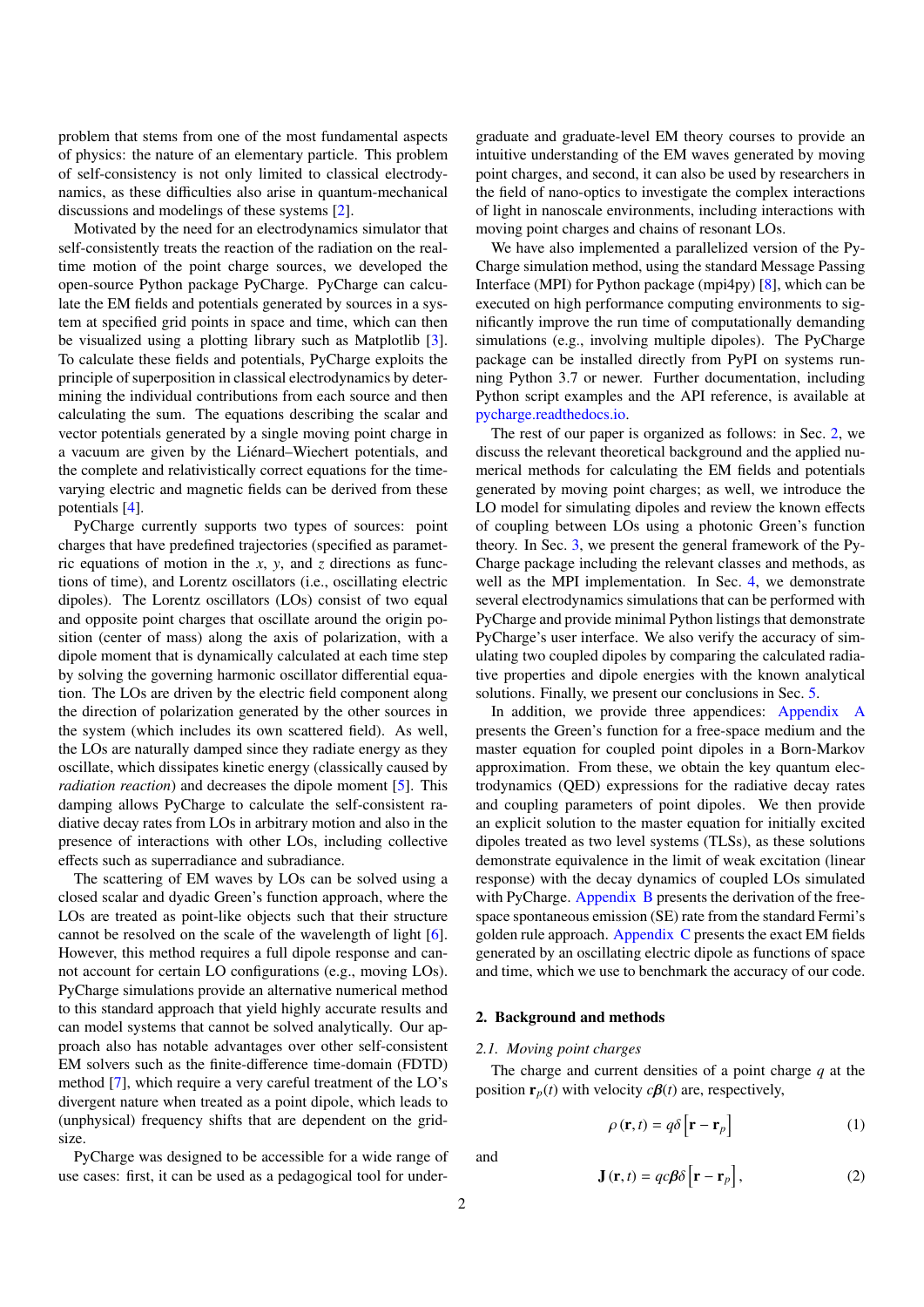where *c* is the vacuum speed of light.

The scalar and vector potentials of a moving point charge in the Lorenz gauge, known as the Liénard–Wiechert potentials [\[9\]](#page-12-10), are derived from Maxwell's equations as

<span id="page-2-6"></span>
$$
\Phi(\mathbf{r},t) = \frac{q}{4\pi\epsilon_0} \left[ \frac{1}{\kappa R} \right]_{\text{ret}}
$$
 (3)

and

<span id="page-2-7"></span>
$$
\mathbf{A}(\mathbf{r},t) = \frac{\mu_0 q}{4\pi} \left[ \frac{\beta}{\kappa R} \right]_{\text{ret}},
$$
 (4)

where  $\epsilon_0$  and  $\mu_0$  are the vacuum permittivity and permeability, respectively,  $R = |\mathbf{r} - \mathbf{r}_p(t')|$ , and  $\kappa = 1 - \mathbf{n}(t') \cdot \beta(t')$  such that  $\mathbf{n} - (\mathbf{r} - \mathbf{r} - (t'))/R$  is a unit vector from the position of the that  $\mathbf{n} = (\mathbf{r} - \mathbf{r}_p(t'))/R$  is a unit vector from the position of the charge to the field point, and the quantity in brackets is to be charge to the field point, and the quantity in brackets is to be evaluated at the retarded time t', given by

<span id="page-2-5"></span>
$$
t' = t - \frac{R(t')}{c}.
$$
 (5)

The physical (gauge-invariant) relativistically-correct, timevarying electric and magnetic fields generated by a moving point charge are, respectively,

<span id="page-2-0"></span>
$$
\mathbf{E}(\mathbf{r},t) = \frac{q}{4\pi\epsilon_0} \left[ \frac{(\mathbf{n} - \boldsymbol{\beta}) \left( 1 - \boldsymbol{\beta}^2 \right)}{\kappa^3 R^2} + \frac{\mathbf{n}}{c\kappa^3 R} \times \left[ (\mathbf{n} - \boldsymbol{\beta}) \times \boldsymbol{\dot{\beta}} \right] \right]_{\text{ret}} \tag{6}
$$

and

<span id="page-2-3"></span>
$$
\mathbf{B}(\mathbf{r},t) = \frac{1}{c} [\mathbf{n} \times \mathbf{E}]_{\text{ret}},
$$
 (7)

where  $\dot{\beta}$  is the derivative of  $\beta$  with respect to *t'* [\[1\]](#page-12-0).<br>The first term in Eq. (6) is known as the electric

The first term in Eq. [\(6\)](#page-2-0) is known as the electric Coulomb field and is independent of acceleration, while the second term is known as the electric radiation field and is linearly dependent on  $\hat{\beta}$ :

<span id="page-2-1"></span>
$$
\mathbf{E}_{\text{Coul}}\left(\mathbf{r},t\right) = \frac{q}{4\pi\epsilon_0} \left[ \frac{\left(\mathbf{n} - \boldsymbol{\beta}\right)\left(1 - \boldsymbol{\beta}^2\right)}{\kappa^3 R^2} \right]_{\text{ret}}\tag{8}
$$

and

<span id="page-2-2"></span>
$$
\mathbf{E}_{\text{rad}}\left(\mathbf{r},t\right) = \frac{q}{4\pi\epsilon_0 c} \left[\frac{\mathbf{n}}{\kappa^3 R} \times \left[\left(\mathbf{n} - \boldsymbol{\beta}\right) \times \dot{\boldsymbol{\beta}}\right]\right]_{\text{ret}}.\tag{9}
$$
\nThe magnetic Coulomb and radiation field terms can be deter-

mined by substituting Eqs.  $(8)$  and  $(9)$  into Eq.  $(7)$ . Notably, the Coulomb field falls off as  $1/R^2$ , similar to the static field, while<br>the radiation field decreases as  $1/R$   $[4]$ <sup>2</sup> the radiation field decreases as  $1/R$  [\[4\]](#page-12-3).<sup>[2](#page-2-4)</sup>

# <span id="page-2-8"></span>*2.2. Computing the fields and potentials*

PyCharge can directly calculate the EM fields and potentials generated by a moving point charge along a discretized spatial grid at a specified time. At each point on the spatial grid, the retarded time of the moving point charge, which is determined by the point charge's trajectory, is calculated using the secant method (from the SciPy package [\[10\]](#page-12-11)) to find the approximate

solution of Eq. [\(5\)](#page-2-5). Then, the retarded position, velocity, and acceleration of the point charge at each grid point are determined. Finally, the scalar and vector potentials are calculated from Eqs. [\(3\)](#page-2-6) and [\(4\)](#page-2-7), and the total, Coulomb, and radiation fields are computed using Eqs.  $(6)$ ,  $(8)$ , and  $(9)$  for the respective electric fields; the corresponding magnetic fields are calculated from Eq. [\(7\)](#page-2-3).

In systems with multiple point charges, PyCharge exploits the superposition principle for electrodynamics simulations: the fields and potentials generated by each source are calculated using the previously described approach, and the total fields and potentials are given by the sum of the individual point charge contributions. A continuous charge density  $\rho$  can be approximated in PyCharge using many point charges within the volume, where the charge value of each point charge depends on  $\rho$ . Similarly, a continuous current density, described by  $J = \rho v$ , can be approximated using evenly spaced point charges traveling along a path, where the charge value of each point charge depends on J. The accuracy of the calculated fields and potentials generated by these approximated continuous densities is dependent on both the number of point charges used in the simulation and the distance at the field point from the sources [\[11\]](#page-12-12).

As previously discussed, PyCharge can simulate point charges that have specified trajectories defined by a parametric equation  $\mathbf{r}(t) = (x(t), y(t), z(t))$ , as well as dipoles (which consist of two point charges) that are modeled as LOs with a dipole moment that is dynamically determined at each time step. In previous work [\[11\]](#page-12-12), we simulated several interesting systems of point charges with predefined trajectories using a similar computational approach, including magnetic dipoles, oscillating and linearly accelerating point charges, synchrotron radiation, and Bremsstrahlung. The simulation of LOs in PyCharge is discussed in the next section.

#### *2.3. Lorentz oscillator model*

The optical interactions between light and matter at the nanometer scale are important phenomena for a variety of research fields, and a rigorous understanding of these interactions requires the use of QED theory. However, nanometerscale structures are often too complex to be solved rigorously using only QED; in these cases, a classical approach that invokes the results of QED in a phenomenological way can be applied [\[5\]](#page-12-4). PyCharge uses the LO model, which is an approximation from quantum theory that can be derived (e.g., from the time-dependent Schrödinger equation or a quantum master equation, see [Appendix A\)](#page-10-1) to simulate the interaction of a bound charge (e.g., an electron) with light [\[12\]](#page-12-13).

In the classical model, an oscillating dipole produces EM radiation which dissipates energy and modifies the self-consistent dipole moment. The recoil force,  $\mathbf{F}_r$ , acting on the accelerating point charges in the dipole is called the radiation reaction or radiation damping force. The equation of motion for an undriven LO (e.g., in a vacuum) that includes the radiation reaction force is given by

$$
m\ddot{\mathbf{r}}_{\text{dip}}(t) + \omega_0^2 m \mathbf{r}_{\text{dip}}(t) = \mathbf{F}_{\text{r}}(t),\tag{10}
$$

where  $r_{\text{dip}}$  is the displacement from the LO's negative charge to positive charge and  $\ddot{\mathbf{r}}_{\text{dip}}$  is its second derivative with respect

<span id="page-2-4"></span><sup>&</sup>lt;sup>2</sup>The conventional notation of the EM fields and potentials presented in this paper are from Ref. [1](#page-12-0) (Jackson); however, the PyCharge package implements these equations using the notation from Ref.[4](#page-12-3) (Griffiths).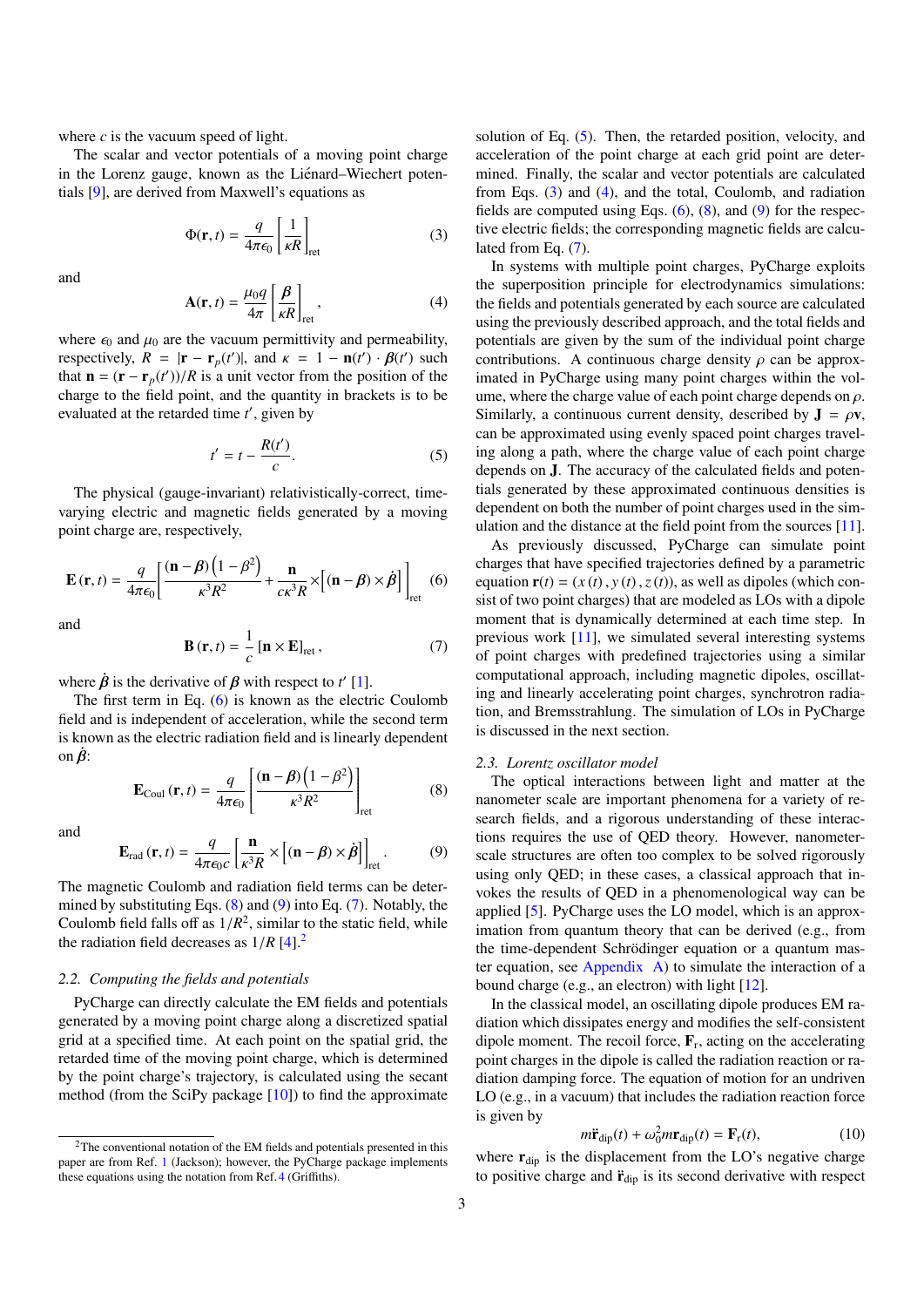to time, *m* is the effective mass of the LO (further discussed below), and  $\omega_0$  is the natural angular frequency of the LO [\[5\]](#page-12-4).

The radiation reaction force,  $\mathbf{F}_r$ , acting on the accelerating point charges in the dipole is described by the Abraham-Lorentz formula for non-relativistic velocities:

<span id="page-3-0"></span>
$$
\mathbf{F}_{\rm r}(t) = \frac{q^2}{6\pi\epsilon_o c^3} \ddot{\mathbf{r}}_{\rm dip}(t),\tag{11}
$$

where  $\ddot{\mathbf{r}}_{\text{dip}}$  is the third derivative of the displacement between the two charges [\[4\]](#page-12-3). We can perform the approximation  $\ddot{\mathbf{r}}_{dip} \approx -\omega_0^2 \dot{\mathbf{r}}_{dip}$  in Eq. [\(11\)](#page-3-0) if the damping on the point charges introduced by the radiation reaction force is negligicharges introduced by the radiation reaction force is negligible (i.e.,  $|\mathbf{F}_r| \ll \omega_0^2 m |\mathbf{r}_{\text{dip}}|$ ), such that the following condition is satisfied: satisfied:

<span id="page-3-1"></span>
$$
\frac{q^2\omega_0}{m} \ll 6\pi\epsilon_0 c^3.
$$
 (12)

In an inhomogeneous environment, an oscillating electric dipole will experience the external electric field  $\mathbf{E}_{d}$  as a driving force, which is the component of the total electric field in the polarization direction at the dipole's origin (center of mass) position R generated by the other sources in the system and its own scattered field. If the condition in Eq. [\(12\)](#page-3-1) is satisfied, the equation of motion for a driven LO is

<span id="page-3-6"></span>
$$
\ddot{\mathbf{d}}(t) + \gamma_0 \dot{\mathbf{d}}(t) + \omega_0^2 \mathbf{d}(t) = \frac{q^2}{m} \mathbf{E}_{\mathbf{d}}(\mathbf{R}, t),
$$
 (13)

where  $\mathbf{d} = q \mathbf{r}_{\text{dip}}$  is the dipole moment,  $\mathbf{d}$  and  $\mathbf{\ddot{d}}$  are the first and second derivatives of  $\mathbf{d}$ , and  $\gamma_0$  is the free-space *energy decay rate* given by

$$
\gamma_0 = \frac{q^2 \omega_0^2}{6\pi\epsilon_0 c^3 m}.\tag{14}
$$

 $6\pi\epsilon_0 c^3 m$ <br>This equation of motion for an LO corresponds to a Lorentzian atom model with transition frequency  $\omega_0$  and linewidth  $\gamma_0$ (where  $\gamma_0 \ll \omega_0$ ), and is limited to non-relativistic velocities as it does not account for relativistic mass [\[5\]](#page-12-4).

The effective mass *m* (also called the reduced mass) of the dipole is given by

<span id="page-3-9"></span>
$$
m = \frac{m_1 m_2}{m_1 + m_2},\tag{15}
$$

where  $m_1$  and  $m_2$  are the masses of the two point charges in the dipole [\[12\]](#page-12-13). These charges oscillate around the center of mass position **, defined by** 

$$
\mathbf{R} = \frac{m_1 \mathbf{r}_1 + m_2 \mathbf{r}_2}{m_1 + m_2},\tag{16}
$$

where  $r_1$  and  $r_2$  are the positions of the two point charges. The point charge positions can therefore be defined in terms of the displacement between the two charges  $\mathbf{r}_{\text{dip}}$ :

<span id="page-3-7"></span>
$$
\mathbf{r}_1 = \mathbf{R} + \frac{m_2}{m_1 + m_2} \mathbf{r}_{\text{dip}} \tag{17}
$$

and

<span id="page-3-8"></span>
$$
\mathbf{r}_2 = \mathbf{R} - \frac{m_1}{m_1 + m_2} \mathbf{r}_{\text{dip}}.
$$
 (18)

It is also useful to discuss how the decay dynamics of LOs are related to those of a quantum TLS, in certain limits. Specifically, in the limit of weak excitation (linear response), we can connect the quantum mechanical equations of motion for a TLS to the classical equations of motion by replacing  $q^2/m$  with  $q^2 f/m$  where f is the oscillator strength defined by  $q^2 f/m$ , where *f* is the oscillator strength, defined by

<span id="page-3-2"></span>
$$
f = \frac{2m\omega_0 d_0^2}{\hbar q^2},\tag{19}
$$

where  $d_0 = |\mathbf{d}(t = 0)|$ . We thus recover the usual expression for the SE rate  $\gamma_{0,\text{TLS}}$  from an excited TLS,

<span id="page-3-11"></span>
$$
\gamma_{0,\text{TLS}} = \frac{\omega_0^3 d_0^2}{3\pi \epsilon_0 \hbar c^3}.
$$
\n(20)

An alternative argument to relate the dipole moment with the radiative decay rate is to connect the total mean energy of the LO to the ground state energy of a quantized harmonic oscillator, so that

$$
\frac{m\omega_0^2 d_0^2}{q^2} = \frac{\hbar \omega_0}{2},\tag{21}
$$

yielding  $q^2/m = 2\omega_0 d_0^2/\hbar$ , as expected from Eq. [\(19\)](#page-3-2). As well, the decay rate can be derived using a Fermi's golden rule and the decay rate can be derived using a Fermi's golden rule approach (see [Appendix B\)](#page-12-8) from the interaction Hamiltonian  $H_{\text{int}} = -d \cdot \hat{E}$ , which leads to the following rate equations for the populations of an isolated TLS in a vacuum: $3$ 

$$
\dot{n}_{e}(t) = -\gamma_{0}n_{e}(t) \tag{22}
$$

and

$$
\dot{n}_{\rm g}(t) = \gamma_0 n_{\rm e}(t),\tag{23}
$$

where  $n_g$  and  $n_e$  are the populations of the ground and excited states  $(n_g + n_e = 1)$ , respectively, and we neglect all other processes. In this picture,  $\gamma_0$  is also identical to the well known Einstein A coefficient [\[12\]](#page-12-13). Therefore, the energy decay rate is equivalent to the population decay rate. We stress again that we can only make the connection between LO dynamics and populations of TLS states in a regime of weak excitation.

The total energy  $\mathcal E$  of a dipole, which is the sum of its kinetic and potential energies, is calculated by PyCharge using

<span id="page-3-5"></span>
$$
\mathcal{E}(t) = \frac{m\omega_0^2}{2q^2}d^2(t) + \frac{m}{2q^2}d^2(t),
$$
\n(24)

where  $\dot{d} = |\dot{\mathbf{d}}|$ . Since the total energy of a dipole  $\mathcal E$  is proportional to  $n_e$ , the population of the excited state using the normalized total energy can be determined by PyCharge from

<span id="page-3-4"></span>
$$
n_e(t) = \frac{\mathcal{E}(t)}{\max(\mathcal{E})}.
$$
 (25)

#### <span id="page-3-10"></span>*2.4. Coupled Lorentz oscillators*

It is well known that an atom's surrounding environment modifies its radiative properties. In the classical model, the modification of the SE rate is generated by the scattering of

<span id="page-3-3"></span><sup>&</sup>lt;sup>3</sup>Note that we are ignoring thermal excitation processes, which is an excellent approximation for optical frequencies, since  $\hbar \omega_0 \gg k_B T$ , where  $k_B$  is the Boltzmann constant.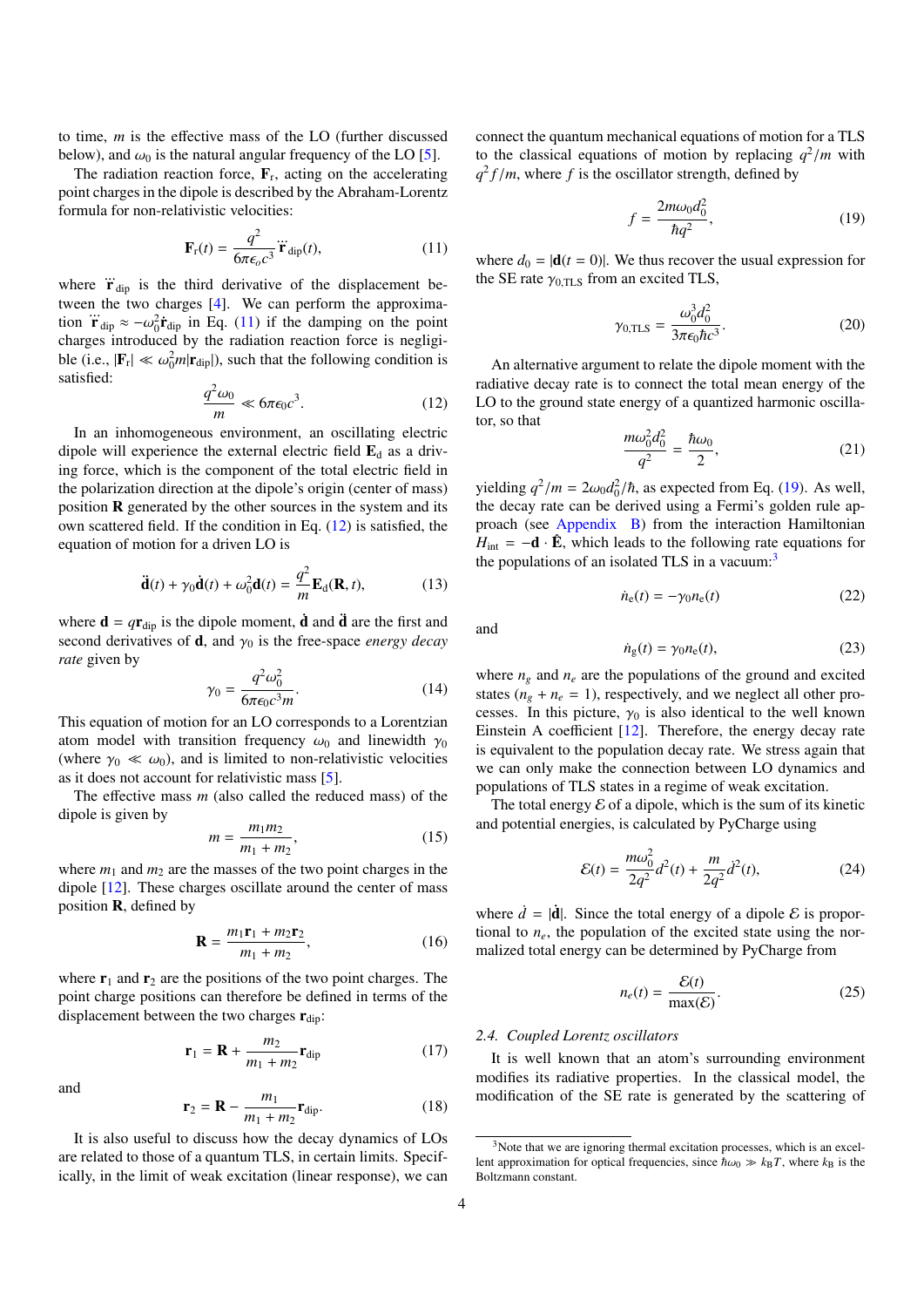the atomic field (as the LO is driven by the electric field at its origin position), while in QED theory the SE rate is stimulated by vacuum field fluctuations or radiation reaction, which partly depends on the ordering of the quantum field operators [\[2\]](#page-12-1). Regardless, in the weak coupling regime (where the atom-field coupling constant is much less than the photon decay rate inside the cavity), the interactions can be treated perturbatively such that QED and classical theory yield the same results for the modification of the SE rate  $[5]$ . An exception is when the surrounding medium contains gain [\[13\]](#page-12-14). The modification of radiative properties for two coupled LOs in close vicinity is given in [Appendix A](#page-10-1) by invoking QED theory and using the dyadic Green's function for a dipole.

The classical analogs of the superradiant and subradiant states of two coupled TLSs (where the dipoles are quantized) occur when they are polarized along the same axis and begin either in phase (direction of the two dipole moments are equal) or out of phase (direction of the two dipole moments are reversed), respectively. PyCharge can calculate the frequency shift  $\delta_{12}$ and SE rate  $\gamma^{\pm}$  of two coupled LOs in either *collective state* by curve fitting the discretized kinetic energy (KF) values, which curve fitting the discretized kinetic energy (KE) values, which are calculated by PyCharge at each time step, to the expected harmonic equation (which also connects to the master equation solutions shown in [Appendix A\)](#page-10-1)

$$
KE = Ae^{-(\gamma^*t)} \sin ((\omega_0 \pm \delta_{12})t + \phi)^2, \qquad (26)
$$

where  $A$  and  $\phi$  are constants necessary to accurately fit the function and are dependent on the initial conditions of the simulation. The curve fit should be performed using the kinetic energy values after a number of time steps have elapsed in the simulation to allow the scattered fields to propagate back to the LO's origin position. When the two coupled LOs are in the superradiant or subradiant states, the population of their excited state and their total energy  $\mathcal E$  (related by Eq. [\(25\)](#page-3-4)) are exponentially decaying functions with a decay rate of  $\gamma^+$  or  $\gamma^-$ , respectively.<br>It is also useful to note that the total EM nower radiated by

It is also useful to note that the total EM power radiated by an accelerating point charge in a vacuum (at non-relativistic speeds) can be calculated using the Larmor formula [\[14\]](#page-12-15):

$$
P(t) = \frac{q^2 a^2(t)}{6\pi \epsilon_0 c^3}.
$$
 (27)

The power radiated by a dipole can also be calculated using the above equation by replacing  $q^2a^2$  with  $|\mathbf{\ddot{d}}|^2$ . Assuming that the dipoles begin oscillating at  $t = 0$  s, the radiated energy at time *t'* can be calculated by integrating the radiated power from  $t = 0$  s to  $t = t'$  (which can be approximated with PyCharge using a discrete integration). As well, if there are two or more dipoles in a system that interact, then each dipole will 'absorb' a certain amount of energy *W*abs radiated from the other dipoles. The total (constant) energy of a system that contains *N* dipoles is the sum of the energy gains and losses of all the dipoles, given by

$$
W_{\text{total}} = \sum_{i=1}^{N} \left( \mathcal{E}_i(t') - W_{\text{abs},i}(t') + \int_0^{t'} P_i(t) dt \right), \qquad (28)
$$

where  $\mathcal{E}_i$  is the total energy (sum of the kinetic and potential energies) of the *i*th dipole in the system, defined by Eq. [\(24\)](#page-3-5).



<span id="page-4-1"></span>Figure 1: The Simulation object is instantiated with a list of the sources in the system (i.e., Dipole and subclasses of Charge). The Simulation object can calculate the EM fields and potentials at points along a spatial grid at a specified time *t*. The Simulation object can also run (parallel) simulations to calculate the trajectory of the Dipole objects over a range of time steps.

## <span id="page-4-0"></span>3. PyCharge package overview

PyCharge uses an object-oriented framework for representing the sources in the system and for executing simulations. All of the sources present in the system must be instantiated as objects, which include point charges with predefined trajectories and LOs (i.e., oscillating dipoles) which have dipole moments that are determined dynamically at each time step. An overview of the classes and methods implemented in the PyCharge package is shown in Fig. [1.](#page-4-1)

#### *3.1. Electromagnetic sources*

Point charge objects with predefined trajectories are instantiated from subclasses of the Charge abstract parent class, which contains the charge *q* as an attribute and abstract methods for the position in the *x*, *y*, and *z* directions as functions of time. The Charge class also has methods for the velocity and acceleration as functions of time which return the respective derivatives using finite difference approximations; however, the user can specify the exact velocity and acceleration equations in the subclasses if desired. The Charge class also contains the method solve\_time which returns Eq.  $(5)$  in a modified form and is used by PyCharge to calculate the retarded time at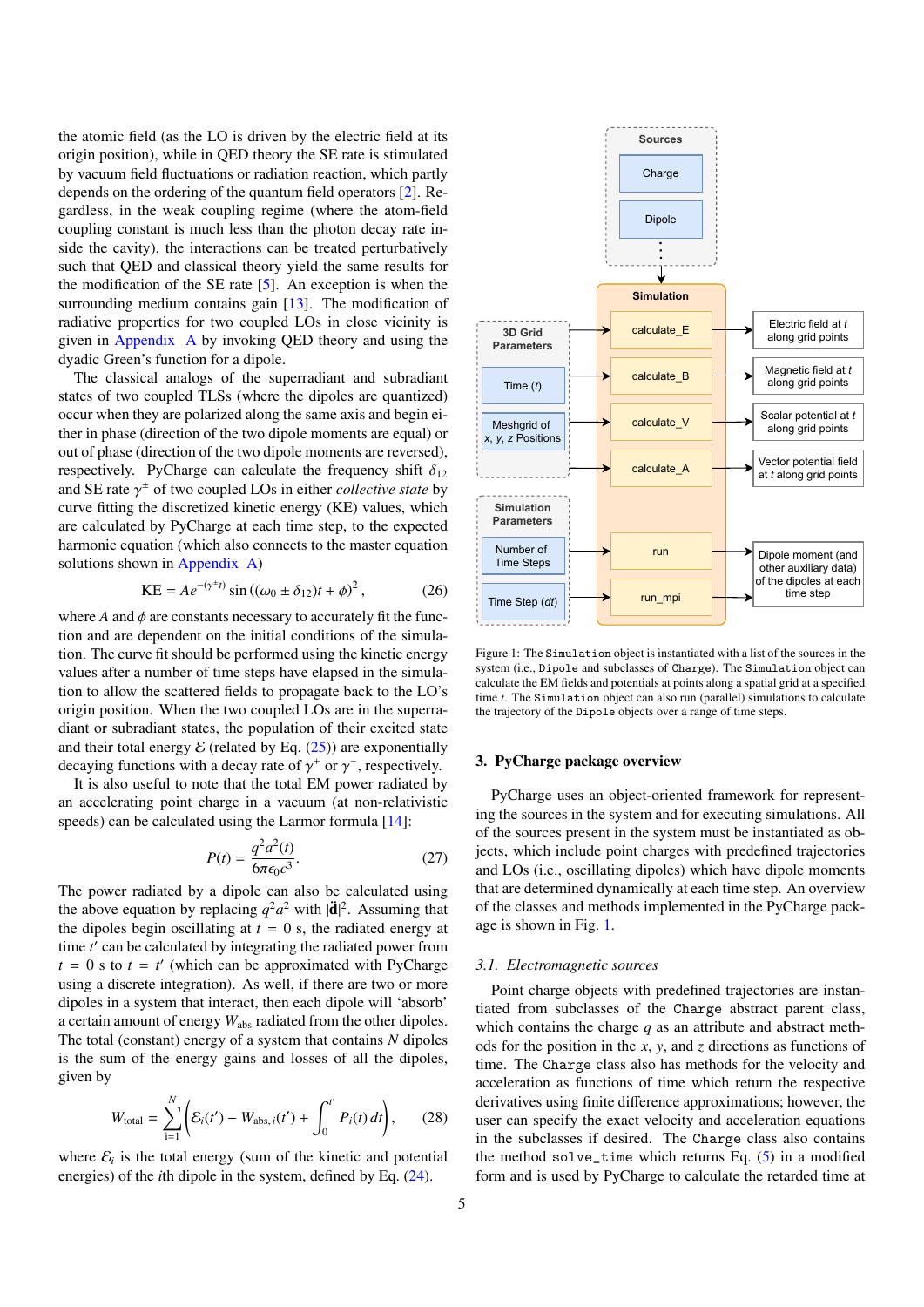specified spatial points using the secant method, as discussed in Sec. [2.2.](#page-2-8) Several point charge classes are included with PyCharge (e.g., StationaryCharge, OscillatingCharge), where features of these charge trajectories (e.g., angular frequency, radius) can be modified when instantiated. Users can also create their own custom subclasses of Charge to specify unique point charge trajectories.

The LO sources are instantiated from the Dipole class, which represents a pair of oscillating point charges with a dipole moment that is dynamically determined at each time step from Eq. [\(13\)](#page-3-6); the positions of the point charges are then calculated using the dipole moment (Eqs.  $(17)$  and  $(18)$ ). In Py-Charge, the positive and negative charge pair are represented as \_DipoleCharge objects (which is a subclass of the Charge class); however, they are not directly accessed by the user. The Dipole objects are instantiated with the natural angular frequency  $\omega_0$ , the origin position, the initial displacement  $\mathbf{r}_{\text{din}}(t = 0)$  between the two point charges in the dipole, the charge magnitude *q* (default is  $e = 1.602 \times 10^{-19}$  C) of the charges, and the mass of each charge  $(m_1 \text{ and } m_2)$ ; the default mass for both charges is  $m_e$  (with  $m_e = 9.109 \times 10^{-31}$  kg) such that the dipole has an effective mass of  $m_e/2$  (see Eq. [\(15\)](#page-3-9)).

The origin position (center of mass) of the dipole can either be stationary or specified as a function of time. The Dipole object also contains the dipole moment and its derivatives as attributes (stored as NumPy arrays), which are calculated and saved at each time step during the simulation. The dipole moment and origin position determine the motion of its two \_DipoleCharge objects, which are also updated at each time step. Unlike the point charge objects that have predefined trajectories (implemented as continuous functions), the position and related derivatives of the \_DipoleCharge objects are stored as discrete values at each time step; linear interpolation is used to calculate the values between the discrete time steps.

# *3.2. Simulations*

The core features of the PyCharge package, including calculating the EM fields and potentials and running simulations with Dipole objects, are executed using the Simulation class. The Simulation object is instantiated with the source objects that are present in the system. The Simulation object can calculate the electric and magnetic fields, as well as the scalar and vector potentials generated by the sources at specified spatial points at time *t* using the methods calculate\_E, calculate\_B, calculate\_V, and calculate\_A. Addition-

<span id="page-5-0"></span>

| Algorithm 1 Simulation.run |                                                                     |  |
|----------------------------|---------------------------------------------------------------------|--|
|                            | 1: Initialize sources in simulation                                 |  |
|                            | 2: for t in range(0, $t_{\text{max}}$ , dt): do                     |  |
| 3:                         | for dipole in sources: do                                           |  |
| 4:                         | Calculate $\mathbf{E}_{d}$ and solve Eq. (13) using RK4 at $t + dt$ |  |
| 5:                         | Update trajectory arrays of dipole at $t + dt$                      |  |
| 6:                         | end for                                                             |  |
|                            | $7:$ end for                                                        |  |
|                            | 8: Save Simulation and Dipole objects with trajectories             |  |

ally, the specific EM field type (Coulomb, radiation, or total field) to be calculated by the calculate\_E and calculate\_B methods can be specified. These calculations are performed using the numerical approach described in Sec. [2.2,](#page-2-8) and have a time complexity of  $O(N)$  with respect to both the number of sources in the simulation and the number of spatial points in the grid. However, the trajectories of all the sources must be defined at time *t*; therefore, the dipole moments of any Dipole objects in the system must be known at *t*.

Dipole objects can be simulated in a system over a specified period of time using the run method from the Simulation object. The run method calculates the dipole moment and corresponding derivatives at each time step by solving the equation of motion given in Eq. [\(13\)](#page-3-6) using the Runge-Kutta (RK4) method. The dipoles only begin oscillating after the first time step, and have stationary dipole moments for  $t \leq 0$  s. To calculate the driving field  $E_d$  of each Dipole object at a given time, the electric field generated by all of the other sources in the system is calculated at the dipole's origin position using the calculate\_E method. Since the electric field generated by the Dipole object must be excluded in the total field calculation to determine its own driving field  $E_d$ , the Dipole object is passed as a parameter to the calculate\_E method, which ensures that it does not contribute to the total field. Once the simulation is complete and the dipole trajectories are calculated at each time step, the Simulation object and its instantiated source objects can optionally be saved using Python object serialization into an external file. The objects in the file can then be loaded by the Simulation object for future analysis. An overview of the run method is given in Algorithm [1.](#page-5-0)

When the run method is called, the number of time steps and size of the time steps (*dt*) must be specified. The size of *dt* must be appropriate for the simulation being performed: the minimum requirement is that *dt* must be small enough such that the generated radiation does not reach the other dipoles in a single time step, and in general a smaller *dt* value reduces the amount of error in the simulation. Other optional arguments include the name of the external file where the Simulation object is saved after the simulation is complete (alternatively where the Simulation object is loaded from if the simulation has already been performed), a boolean indicating whether the driving field  $\mathbf{E}_{d}$  at each time step is saved (which increases memory usage), and the maximum possible velocity achieved by the dipole's charges as the LO model does not account for relativistic effects (PyCharge raises an error if the velocity becomes larger; default is *<sup>c</sup>*/100). The run time over 100 time steps as a function of the number of simulated Dipole objects is shown in Fig. [2.](#page-6-0)

# *3.3. MPI implementation*

Simulating the LOs using the previously described approach is *embarrassingly parallelizable*, as the task of solving the equation of motion (Eq.  $(13)$ ) for the dipoles at each time step can be distributed across multiple processes. Ideally, each process will be tasked to calculate the trajectory of a single Dipole object at each time step. However, if there are more Dipole objects in the simulation than available processes, the set of Dipole objects can be evenly distributed among the processes;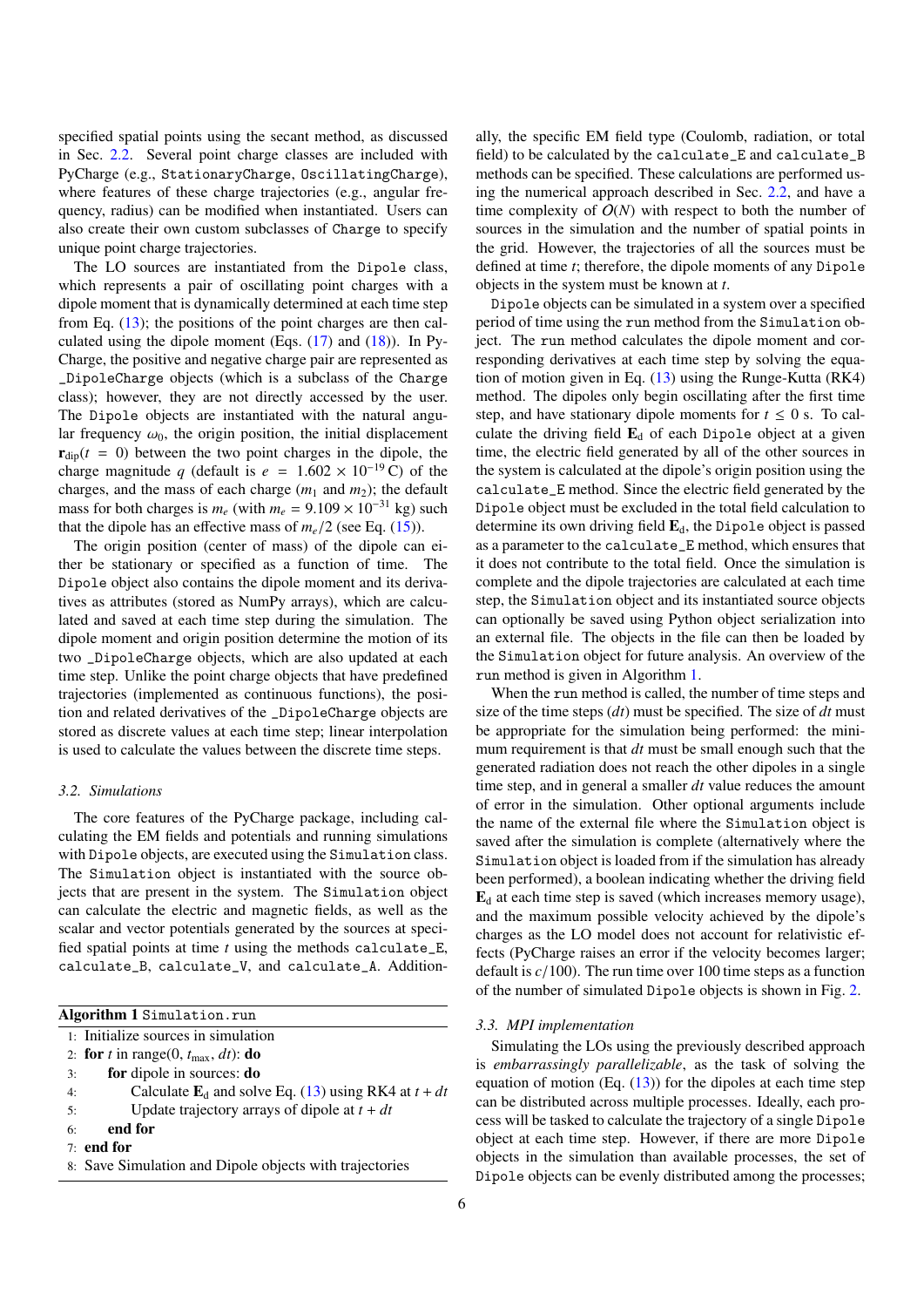

<span id="page-6-0"></span>Figure 2: The average run time of the run method over 100 time steps with respect to the number of Dipole objects in the simulation. Simulations were performed using an Intel Xeon Processor E7-4800 v3 CPU.

in this case, the trajectories of the Dipole objects are calculated sequentially. Once the processes have finished calculating the trajectories of their assigned Dipole object(s), the trajectories are broadcasted to all of the other processes. The trajectories of the other dipoles, received from the other processes, are then updated for the given time step. A description of this MPI implementation is provided in Algorithm [2.](#page-6-1)

The original implementation of the simulation using the run method is executed in  $O(N^2)$  time for *N* Dipole objects, since the driving electric field  $\mathbf{E}_{d}$  of each dipole requires the calculation of the field contributions from the other  $N - 1$  dipoles. By taking advantage of the parallel computations, the ideal time complexity of our MPI implementation (using *N* processes for *N* Dipole object) is  $O(N)$ . However, since each process must store the trajectory arrays of the *N* dipoles, the MPI implementation has a space complexity of  $O(N^2)$ , while the space complexity of the original implementation is  $O(N)$ . The average speedup offered by the MPI method using up to 128 processes is shown in Fig. [3.](#page-6-2)

Future improvements to the MPI implementation could po-

<span id="page-6-1"></span>

|     | Algorithm 2 Simulation.run_mpi                                      |
|-----|---------------------------------------------------------------------|
|     | 1: Initialize sources in simulation                                 |
|     | 2: process_dipoles = $\lceil \cdot \rceil$                          |
|     | 3: for i in range (MPI rank, len (dipoles), MPI size) do            |
| 4:  | $process\_dipoles.append(dipoles[i])$                               |
|     | $5:$ end for                                                        |
|     | 6: for t in range(0, $t_{\text{max}}$ , dt): do                     |
| 7:  | for dipole in process_dipoles: <b>do</b>                            |
| 8:  | Calculate $\mathbf{E}_{d}$ and solve Eq. (13) using RK4 at $t + dt$ |
| 9:  | Update trajectory arrays of dipole at $t + dt$                      |
| 10: | end for                                                             |
| 11: | Broadcast process_dipoles trajectories at $t + dt$                  |
| 12: | Receive and update trajectories from other dipoles                  |
|     | $13:$ end for                                                       |
|     | 14: Save Simulation and Dipole objects with trajectories            |
|     |                                                                     |



<span id="page-6-2"></span>Figure 3: The average speedup of the run mpi method simulating 128 Dipole objects as a function of the number of MPI processes. Simulations were performed using an Intel Xeon Processor E7-4800 v3 CPU.

tentially reduce the space complexity to  $O(N)$  by pooling the dipole trajectory arrays into a single location. However, this could significantly increase the time required to fetch these trajectory values from memory. As well, the number of broadcast operations could be reduced since it is not necessary to send the trajectory information to the other processes at each time step; instead, the trajectory values could be broadcast in batches only when they are required by the other processes, which would improve run time.

## *3.4. Performance and accuracy*

There are two main sources of numerical error in the Py-Charge package: calculating the retarded time of the sources at a given position (for determining the EM fields and potentials) by solving Eq. [\(5\)](#page-2-5) using the secant method, and determining the dipole moment at each time step for the Dipole objects by solving Eq.  $(13)$  using the RK4 method.

The tolerance of the secant method (from the SciPy package) can be set as an initialization argument of the Simulation object. However, the default value should be satisfactory for most simulations, typically yielding a relative error less than 10<sup>−</sup>6% for the fields and potentials (see Fig. [6\)](#page-8-0). Extra consideration is required if the point charges are moving at relativistic velocities, as the secant method could yield a significant error. The compute time required by the calculate\_E, calculate\_B, calculate\_V, and calculate\_A methods is dependent on several factors: as previously mentioned, the methods have a time complexity  $O(N)$  with respect to both the number of sources in the simulation and the number of spatial points in the grid, and also depend on the spacing of the spatial points in the grid and the trajectory of the point charges. In general, the computation time for these methods using a grid with  $10^6$  spatial points and a single Charge object is  $0.5-2$  s.<sup>[4](#page-6-3)</sup>

The RK4 numerical method used by the run method introduces fourth order convergence with time step size. For calculating the modified radiative properties of two coupled dipoles,

<span id="page-6-3"></span><sup>4</sup>Compute times recorded using an Intel Xeon Processor E7-4800 v3 CPU.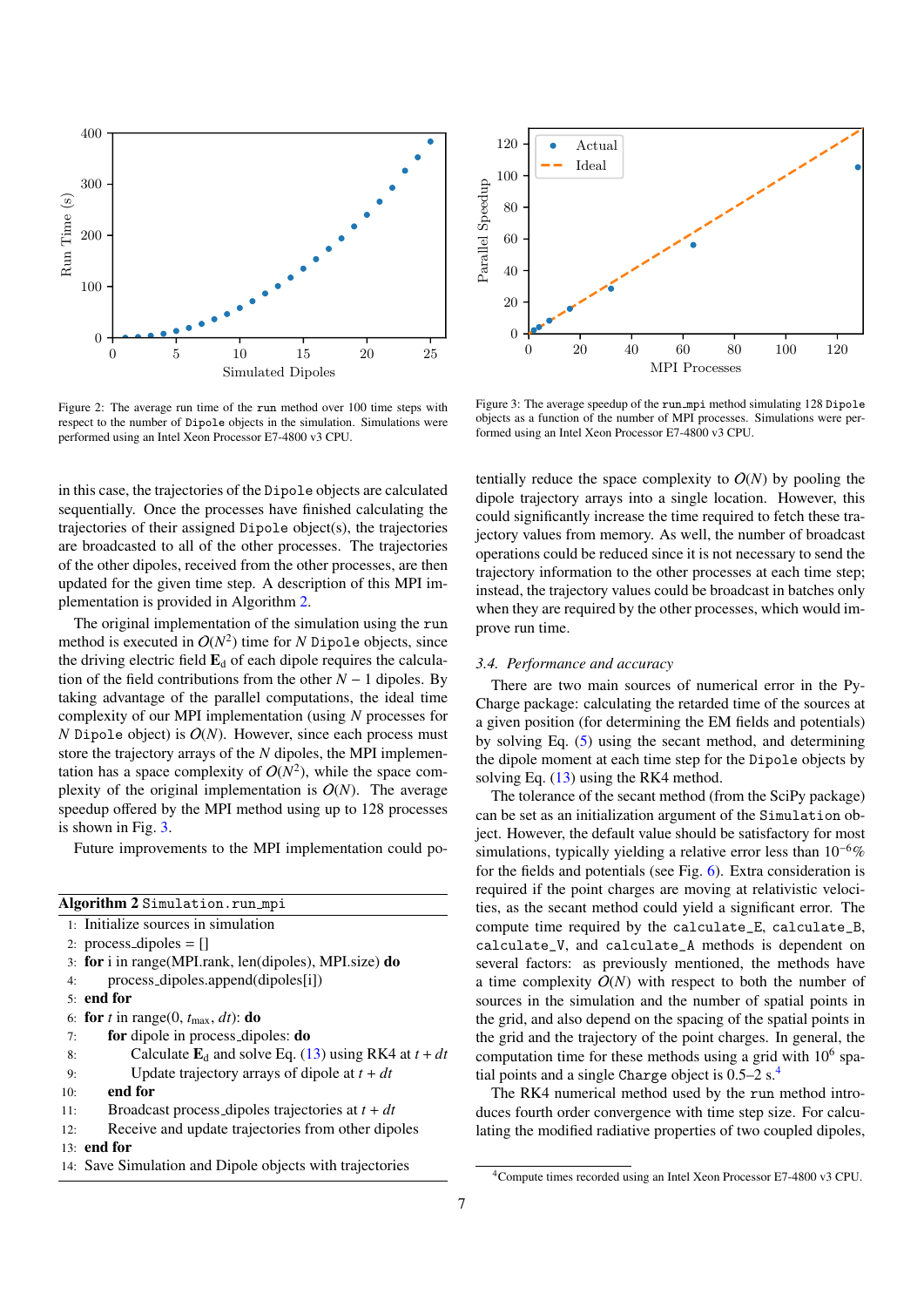

<span id="page-7-2"></span>Figure 4: The scalar potential and electric field components (shown as arrows) generated by two stationary, opposite point charges (shown as red dots). The sources (with charge magnitude *e*) are separated by 20 nm along the *x* axis. The scalar potential is plotted on a symmetrical logarithmic scale that is linear between  $-10^{-2}$  V and  $10^{-2}$  V.

we found that choosing a time step value *dt* such that there are at least 10,000 time steps per dipole period yields relative er-rors less than 0.2% (see Fig. [7\)](#page-8-1). In general, the choice of  $\gamma_0$ (which is dependent on *q*, *m*, and  $\omega_0$ ) must satisfy  $\gamma_0 \ll \omega_0$ (see Eq.  $(12)$ ), and the simulation error increases with respect to the ratio  $\gamma_0/\omega_0$ . To accurately curve fit the kinetic energy values to the expected harmonic motion, as shown in Listing [2,](#page-9-0) we ran simulations for four dipole periods (40,000 time steps) and used the energy values after a single dipole period (10,000 time steps) had elapsed. Using the run method, this simulation had a run time of approximately ten minutes.<sup>[4](#page-6-3)</sup> Saving the simulation data into a file requires approximately 2.1 kB of memory per time step for each Dipole object in the simulation.

#### <span id="page-7-0"></span>4. Example simulations

In this section, we demonstrate three different electrodynamics simulations performed using PyCharge: calculating the EM fields and potentials generated by moving point charges with predefined trajectories, simulating two coupled dipoles and determining their modified radiative properties, and instantiating moving dipoles for use in simulations. We also provide minimal Python listings that showcase the succinctness of the PyCharge interface. The Python scripts used to create the following figures can be found in the PyCharge package repository, and further examples and tutorials are available in the documentation.

## *4.1. Point charges with predefined trajectories*

The EM fields and potentials generated by time-dependent point charge geometries can be complex and counterintuitive compared to their static counterparts. The calculation of the analytical solution, if one exists, often requires sophisticated vector calculus techniques that can obscure an individual's understanding and appreciation of the final result. However, using



<span id="page-7-3"></span>Figure 5: The magnitude of the Poynting vector of the EM fields generated by two harmonically oscillating, opposite point charges (shown as red dots). The sources (with charge magnitude *e*) oscillate around the origin with an amplitude of 2 nm and an angular frequency  $\omega_0$  of  $7 \times 10^{16}$  rad/s.

only a few lines of code, the PyCharge package allows users to calculate and visualize the full solutions to Maxwell's equations for complicated point charge geometries.

In the first example, we calculate the total electric field and scalar potential generated by two *stationary, opposite point charges* (i.e., a stationary electric dipole). The corresponding program code is shown in Listing [1.](#page-7-1) The sources (two StationaryCharge objects) are separated by 20 nm along the *x* axis and have equal and opposite charges of magnitude *e*. The program code calculates the electric field components and scalar potential (at  $t = 0$  s) at each point on a  $1001 \times 1001$  spatial grid, which is generated using the NumPy meshgrid method. The grid is centered at the origin and extends 50 nm along the *x* and *y* axes. A plot of the calculated electric field components (shown as arrows) and scalar potential is shown in Fig. [4.](#page-7-2)

```
1 import pycharge as pc
2 from numpy import linspace, meshgrid
3 from scipy.constants import e
4 sources = (pc. StationaryCharge((10e-9, 0, 0), e),
              pc.StationaryCharge((-10e-9, 0, 0), -e))
6 simulation = pc. Simulation(sources)
7 \text{ coord} = \text{linspace}(-50e-9, 50e-9, 1001)8 \text{ X}, y, z = \text{meshgrid}(\text{coord}, \text{coord}, 0, \text{indexing='ij'})9 Ex, Ey, Ez = simulation.calculate_E(0, x, y, z)
10 V = simulation.calculate_V(0, x, y, z)
```
Listing 1: Calculates the electric field components and scalar potential generated by two stationary point charges along a 2D spatial grid.

The fields and potentials generated by different charge configurations can be simulated using the same code by instantiating other types of sources. For example, we can simulate a harmonically oscillating electric dipole by instantiating two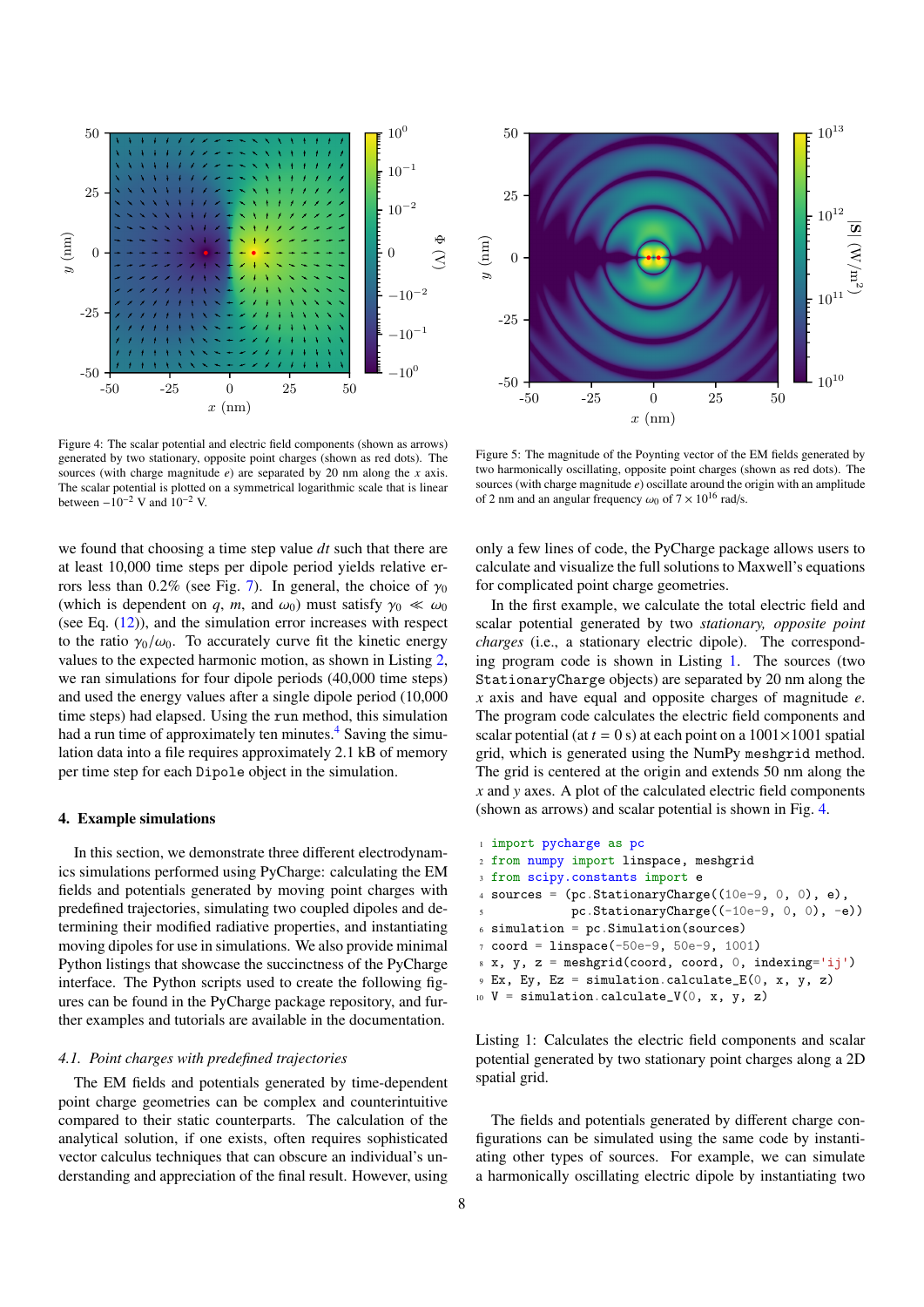

<span id="page-8-0"></span>Figure 6: The *x* component of the numerically computed electric field (top) and the respective relative error (bottom) generated by an oscillating dipole located at the origin as a function of *z*, which is scaled by the dipole's wavelength  $(\lambda_0)$ . The theoretical values are given in Eq.  $(C.1)$ . The electric dipole has an angular frequency  $\omega_0$  of 7×10<sup>16</sup> rad/s and an initial dipole moment  $d_0$  of 4*e*×10<sup>-9</sup> C·m.

OscillatingCharge objects with opposite charge values (*q*) in the simulation. Users can also instantiate point charges with custom trajectories by creating a subclass of the Charge class and defining its motion along the *x*, *y*, and *z* directions as functions of time.

Once the electric and magnetic fields in the system have been determined by PyCharge, we can calculate the Poynting vector S (the directional energy flux of the EM fields), defined by

$$
\mathbf{S} = \frac{1}{\mu_0} \mathbf{E} \times \mathbf{B}.
$$
 (29)

The magnitude of the Poynting vector from the EM fields generated by an oscillating electric dipole with an initial dipole moment  $d_0$  of  $4e \times 10^{-9}$  C·m and an angular frequency  $\omega_0$  of  $7 \times 10^{16}$  rad/s is shown in Fig. [5.](#page-7-3)

Additionally, the *x* component of the electric field generated by the oscillating electric dipole along the *z* axis, and its relative error compared to the known analytical solution (given in Eq.  $(C.1)$ ), are shown in Fig. [6.](#page-8-0) The analytical solution describes an idealized electric dipole where the separation between the charges is infinitesimal; thus, to reduce the relative error in the near-field, the PyCharge simulation uses a separation of  $4e \times 10^{14}$  m and a charge value *q* of  $e \times 10^5$  C, which recovers the inital dipole moment  $d_0$  of  $4e \times 10^{-9}$  C·m. Using these separation values, the relative error remains less than  $10^{-6}\%$  but diverges in the very near-field of the dipole; this is expected since PyCharge is simulating a physical dipole with a non-infinitesimal separation.

# *4.2. Two coupled dipoles*

In this section, we simulate two coupled dipoles (modeled as LOs) in a system and calculate their modified radiative prop-



<span id="page-8-1"></span>Figure 7: The simulated and theoretical frequency shift  $\delta_{12}$  (top) and SE rate frequency shift and SE rate are scaled by the free-space decay rate  $\gamma_0$ , and the senaration is scaled by the dipole's wavelength  $\lambda_0$ . The value of  $\gamma_0$  for the + (bottom) of superradiant s and p dipoles as functions of separation. The separation is scaled by the dipole's wavelength  $\lambda_0$ . The value of  $\gamma_0$  for the dipoles is 19.791 MHz ( $q = e$ ,  $m = m_e/2$ , and  $\omega_0 = 200\pi \times 10^{12}$  rad/s). The frequency shift is plotted on a symmetrical logarithmic scale that is linear between −10<sup>-1</sup>  $\gamma_0$  and 10<sup>1</sup>  $\gamma_0$ . The theoretical values for  $\gamma^+$  and  $\delta_{12}$  are calculated by PyCharge using Eqs. (A 4) and (A 6). The average relative errors of the  $\delta_{12}$ by PyCharge using Eqs. [\(A.4\)](#page-10-2) and [\(A.6\)](#page-11-0). The average relative errors of the  $\delta_{12}$ and  $\gamma^+$  values for the p dipoles are 0.15% and 0.04%, and for the s dipoles are 0.19% and 0.13% 0.19% and 0.13%.

erties. An example program code for simulating two s dipoles (transverse), which are polarized along the *y* axis and separated by 80 nm along the *x* axis, is shown in Listing [2.](#page-9-0) The two dipoles have a natural angular frequency  $\omega_0$  of  $200\pi \times 10^{12}$  rad/s and are simulated over 40,000 time steps (with a time step *dt* of 10<sup>−</sup><sup>18</sup> s). The two charges in the dipole both have a mass of *m<sup>e</sup>* (the effective mass of the dipole is  $m_e/2$ ) and a charge magnitude of *e*. Once the simulation is complete, the Simuation and related source objects are saved into the file s\_dipoles.dat, which can be accessed for analyses. The dipoles begin oscillating in phase with an initial charge displacement  $r_{\text{dip}}$  of 1 nm, resulting in superradiance and a modified SE rate  $\gamma^+$ . The rate  $\gamma^+$  and frequency shift  $\delta_{12}$  are then calculated in PyCharge rate  $\gamma^+$  and frequency shift  $\delta_{12}$  are then calculated in PyCharge<br>by curve fitting the kinetic energy of the dipole (using the kiby curve fitting the kinetic energy of the dipole (using the kinetic energy values after the 10,000 time step), as discussed in Sec. [2.4.](#page-3-10) As well, the theoretical values for  $\gamma_{12}$  (related to  $\gamma^+$  by Eq. (A.5)) and  $\delta_{12}$  are calculated by PyCharge using Eqs. (A.4) Eq.  $(A.5)$ ) and  $\delta_{12}$  are calculated by PyCharge using Eqs.  $(A.4)$ and  $(A.6)$ .

The radiative properties of two coupled dipoles as a function of separation can be calculated by repeatedly running the previous simulation while sweeping across a range of dipole separation values. Using this technique, the modified rate  $\gamma^+$  and regional regional regional regional regional regional regional regional regional regional regional regional regional regional regional regional regional r frequency shift  $\delta_{12}$  for in phase (superradiant) s and p dipoles, scaled by the free-space emission rate  $\gamma_0$ , are plotted in Fig [7.](#page-8-1) The theoretical results from QED theory are also shown in the figure, and the relative errors values  $(< 0.2\%)$  are provided.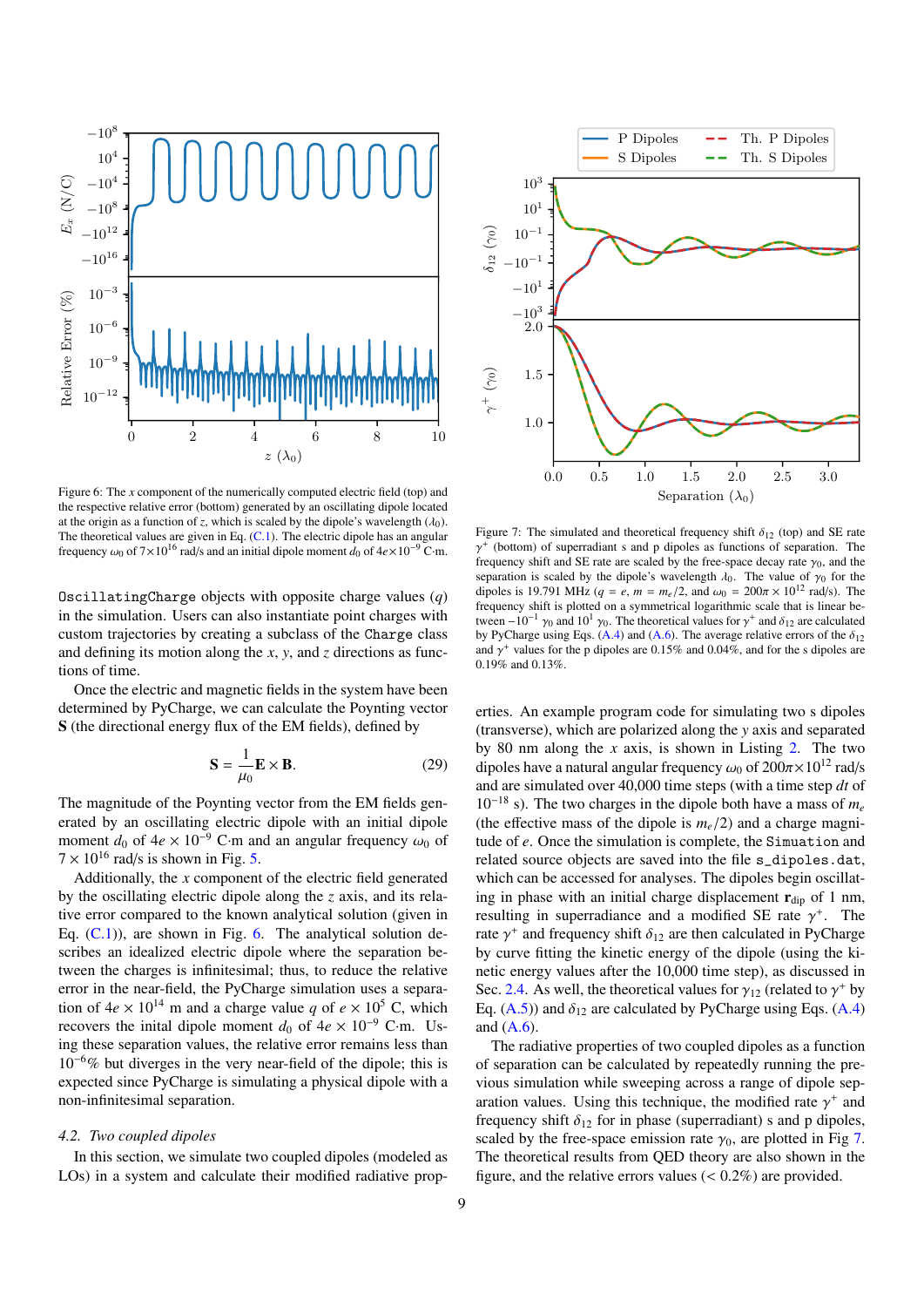

<span id="page-9-2"></span>Figure 8: The normalized populations of the excited states of two dipoles *a* and *b*, where dipole *a* is initially excited  $(\rho_{aa}(0) = 1)$  and dipole *b* is not  $(\rho_{bb}(0) = 0)$ . The dipoles are separated by 80 nm  $(0.053 \lambda_0)$  and have a natural  $(\rho_{bb}(0) = 0)$ . The dipoles are separated by 80 nm (0.053  $\lambda_0$ ) and have a natural<br>angular frequency  $\omega_0$  of  $400\pi \times 10^{12}$  rad/s. The free-space decay rate  $\omega_0$  of the angular frequency  $\omega_0$  of  $400\pi \times 10^{12}$  rad/s. The free-space decay rate  $\gamma_0$  of the dinotes is 7.916 GHz  $(a - 20e$  and  $m - m/2$ ). The total energy is calculated dipoles is 7.916 GHz ( $q = 20e$  and  $m = m_e/2$ ). The total energy is calculated using Eq. [\(24\)](#page-3-5), and the analytical solutions for the excited state populations are given in Eqs.  $(A.13)$  and  $(A.14)$ .

<span id="page-9-0"></span>

|              | i import pycharge as pc                              |
|--------------|------------------------------------------------------|
|              | 2 from numpy import pi                               |
|              | $\text{3}$ timesteps = 40000                         |
|              | 4 $dt = 1e-18$                                       |
|              | $5$ omega_0 = $100e12*2*pi$                          |
|              | 6 origins = $((0, 0, 0), (80e-9, 0, 0))$             |
|              | $\tau$ init_r = (0, 1e-9, 0)                         |
|              | s sources = (pc.Dipole(omega_0, origins[0], init_r), |
| $\mathbf{Q}$ | $pc.Dipole(omega_0, origins[1], init_r))$            |
|              | $_{10}$ simulation = pc. Simulation (sources)        |
|              | 11 simulation.run(timesteps, dt, 's_dipoles.dat')    |
|              | $12 d_12$ , g_plus = pc.calculate_dipole_properties( |
| 13           | $sources[0], first_index=10000)$                     |
|              | $_{14}$ d_12_th, $g$ _12_th = pc.s_dipole_theory(    |
|              | $r=1e-9$ , d_12=80e-9, omega_0=omega_0)<br>15        |

Listing 2: Runs the simulation of two coupled (in phase) s dipoles and calculates their radiative properties, as well as the theoretical radiative results from QED theory. From the code:  $\delta_{12}$  = 156.919,  $\delta_{12,th}$  = 156.926,  $\gamma^+$  = 1.997, and  $\gamma_{12,th}$  = 0.994 (scaled in units of  $\gamma_0$ ).

We can also plot the normalized populations of the excited states of two coupled dipoles,  $\rho_{aa}(t)$  and  $\rho_{bb}(t)$ , using the normalized total energy of the dipoles at each time step (Eqs. [\(24\)](#page-3-5) and  $(25)$ ). This yields particularly interesting results for coupled dipoles with small separations when one dipole is initially excited ( $\rho_{aa}(0) = 1$ ) and the other is not ( $\rho_{bb}(0) = 0$ ). In this scenario, the populations are a linear combination of the superradiant and subraddiant states, which leads to the observed energy transfer between dipoles known as Förster cou-



<span id="page-9-3"></span>Figure 9: The dipole moment in the frequency domain for one isolated LO (free-space decay) and two coupled LOs in free-space, where the latter response clearly shows the subradiant (lower energy resonance) and supperradiant states (higher energy resonance). The two LOs are separated by 80 nm and both have angular frequencies of  $400\pi \times 10^{12}$  rad/s, and the theoretical (scaled) frequency shift  $\delta_{12}$  is 18.86  $\gamma_0$ .

pling,<sup>[5](#page-9-1)</sup> as further discussed in [Appendix A.](#page-10-1) This phenomenon can be simulated in PyCharge by initializing the excited dipole with a much larger dipole moment (and total energy) than the other. The simulation results and analytical solution, given in Eqs. [\(A.13\)](#page-11-2) and [\(A.14\)](#page-11-3), are shown in Fig. [8.](#page-9-2) Additionally, the dipole moment of dipole *a* in the frequency domain is shown in Fig. [9,](#page-9-3) which clearly shows the frequency peaks of the subradi-ant and supperradiant states.<sup>[6](#page-9-4)</sup> The dipole moment of an isolated LO in the frequency domain is also shown for comparison.

#### *4.3. Moving dipoles*

In addition to stationary dipoles, PyCharge can selfconsistently simulate moving dipoles (e.g., oscillating) with a time-dependent origin (center of mass) position. Other direct EM simulation approaches (e.g., the FDTD method) cannot accurately model moving dipoles, which can have practical importance for nano-scale interactions as real atoms are rarely stationary. Thus, PyCharge can be used to explore new physics phenomena that arise from this additional dipole motion (e.g., phonons in dipole chains). Simulations with moving dipoles are performed in PyCharge by creating a function that accepts the time *t* as a parameter and returns the position of the dipole's origin position at *t* as a three element array  $(x, y, z)$ . This function is then passed as a parameter when instantiating the Dipole object. An example of instantiating a Dipole object with a time-dependent origin is given in Listing [3.](#page-10-3) A detailed analysis of moving dipoles using the PyCharge package will appear in future work.

<span id="page-9-1"></span><sup>5</sup>The solution calculated by PyCharge is more general as we also include dynamical coupling terms beyond the usual  $1/|r|^3$  static coupling regime, but<br>the Eörster coupling is fully recovered. Indeed for chains of coupled dipoles the Förster coupling is fully recovered. Indeed for chains of coupled dipoles, the retardation effects become essential to include [\[15\]](#page-13-0).

<span id="page-9-4"></span><sup>&</sup>lt;sup>6</sup>An identical frequency plot could also be created using the dipole moment of dipole *b*.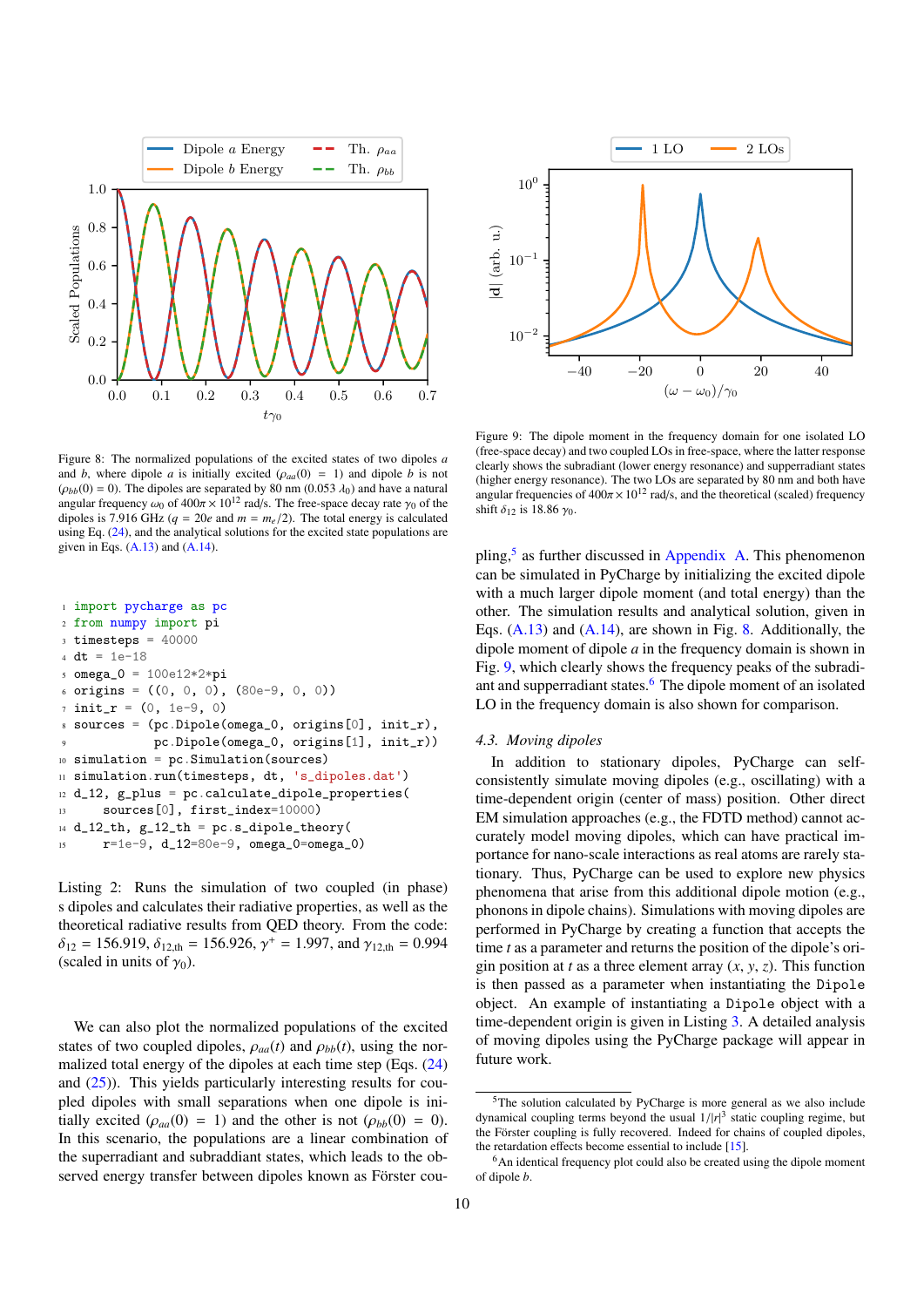```
1 from numpy import pi, cos
2 import pycharge as pc
3 def fun_origin(t):
     x = 1e-10*cos(1e12*2*pi*t)return ((x, 0, 0))6 omega_0 = 100e12*2*pi7 init_d = (0, 1e-9, 0)8 source = pc.Dipole(omega_0, fun_origin, init_d)
```
Listing 3: Instantiates a Dipole object with a time-dependent origin position that oscillates along the *x* axis with an amplitude of 0.1 nm and an angular frequency of  $2\pi \times 10^{12}$  rad/s.

#### <span id="page-10-0"></span>5. Conclusions

PyCharge was developed as an open-source simulation package to allow both novice and experienced users model a wide range of classical electrodynamics systems using point charges. PyCharge can calculate the time-dependent, relativistically correct EM fields and potentials generated by moving point charges with predefined trajectories. The user can create custom point charge objects in PyCharge by defining the *x*, *y*, and *z* charge positions as functions of time. PyCharge can also self-consistently simulate the motion of LOs (dipoles), which are driven by the electric field generated by the other sources in the system. With only a few lines of code to set up the simulation, PyCharge can return the calculated modified radiative properties of the LOs (SE rates and frequency shift) in the system.

Simulating multiple LOs in PyCharge is numerically exact and does not rely on a Markov approximation, which has clear advantages for scaling to multiple dipoles where analytically solving chains of atoms via coupling rates and master equations becomes tedious and eventually intractable. As well, the origin position of the LOs can be stationary or time-dependent, and the latter is often very difficult to calculate analytically. We hope that PyCharge will prove useful as a novel simulator in the rapidly advancing field of computational electrodynamics, and expect that future versions of PyCharge will be improved by implementing new ideas from the open-source research community.

#### Acknowledgements

This work was supported by the Natural Sciences and Engineering Research Council of Canada, Queen's University, and the Canadian Foundation for Innovation. We also acknowledge support from CMC Microsystems, Xanadu Quantum Technologies, and Mitacs, as well as from the Centre for Advanced Computing (CAC) at Queen's University.

# <span id="page-10-1"></span>Appendix A. Green's functions, quantum master equations, and analytical expressions for the radiative decay rates and coupling parameters

#### *Appendix A.1. Green's function for free-space*

To describe the general theory of light emission, we first define the dyadic Green's function  $G(\mathbf{r}, \mathbf{r}'; \omega)$ , which describes

the field response at  $r$  to an oscillating polarization dipole at  $r'$ as a function of frequency. The Green's function is the solution to the wave equation  $[6, 16, 17]$  $[6, 16, 17]$  $[6, 16, 17]$  $[6, 16, 17]$  $[6, 16, 17]$ 

$$
\left[\nabla \times \nabla \times -\frac{\omega^2}{c^2} \epsilon(\mathbf{r})\right] \mathbf{G}(\mathbf{r}, \mathbf{r}', \omega) = \frac{\omega^2}{c^2} \mathbf{I} \delta(\mathbf{r} - \mathbf{r}'), \quad (A.1)
$$

where **I** is the unit dyadic, and  $\epsilon = n^2$  is the dielectric con-<br>stant that we will assume is lossless (real) and we also assume stant that we will assume is lossless (real), and we also assume a non-magnetic material. For a homogeneous dielectric with a refractive index  $n$  (where  $n = 1$  in a free-space medium), the homogeneous Green's function can be written analytically given the wavevector in the background medium  $k = \omega n/c$ :

$$
\mathbf{G}_{\text{hom}}(R; \omega) = \left(\mathbf{I} + \frac{\nabla \nabla}{k^2}\right) \frac{k_0^2 e^{ikR}}{4\pi R}
$$
  
=  $\frac{\mu_0 k_0^2 \exp(ikR)}{4\pi R} \left[\left(1 + \frac{ikR - 1}{k^2 R^2}\right) \mathbf{I} + \left(\frac{3 - 3ikR - k^2 R^2}{k^2 R^2}\right) \frac{\mathbf{R} \otimes \mathbf{R}}{R^2}\right] + \frac{\delta(R)}{3n^2} \mathbf{I},$  (A.2)

where  $R = |\mathbf{R}| = |\mathbf{r} - \mathbf{r}'|$  and  $k_0 = \omega/c$ .<br>Although it is possible to analytical

Although it is possible to analytically define the exact timedependent solution from a Fourier transform of an exact Dyson solution in the presence of a finite number of quantum emitters (treated as quantized harmonic oscillators), and thus obtain an exact solution to the emitted spectrum  $[18, 19]$  $[18, 19]$  $[18, 19]$ , below we present a simpler and more common solution (by invoking a Markov approximation) that immediately connects to the main physics regimes studied in this paper.

# *Appendix A.2. Quantum master equation for coupled two level systems and the coupling rates*

In QED, treating the atoms as TLSs, one can use a Born-Markov approximation to derive the master equation for the reduced density  $\rho$ , where the decay rates  $\gamma_{ii}$  appear directly as Lindblad superoperators, and  $\delta_{12}$  is a simple frequency shift  $\omega_i \rightarrow \omega_i + \delta_{ij}$ . For two coupled TLSs, *a* and *b*, the resulting master equation (in the interaction picture) is [\[20,](#page-13-5) [21,](#page-13-6) [22\]](#page-13-7)

$$
\frac{d\rho}{dt} = \sum_{\alpha,\beta=a,b} \frac{\gamma_{\alpha\beta}(\omega_{\alpha})}{2} \left[ 2\sigma_{\alpha}^{-} \rho \sigma_{\beta}^{+} - \sigma_{\alpha}^{+} \sigma_{\beta}^{-} \rho - \rho \sigma_{\alpha}^{+} \sigma_{\beta}^{-} \right] \n- i \left[ \left( \delta_{ab}(\omega_{b}) \sigma_{a}^{+} \sigma_{b}^{-} + \delta_{ba}(\omega_{a}) \sigma_{b}^{+} \sigma_{a}^{-} \right), \rho \right],
$$
\n(A.3)

where  $\sigma_{\alpha}^{\pm}$  and  $\sigma_{\beta}^{\pm}$  are the Pauli operators for the TLSs (i.e.,  $\sigma^+ = \frac{|\alpha|}{|\alpha|}$  and  $\sigma^- = \frac{|\alpha|}{|\alpha|}$ ). The master equation ac- $\alpha_{\alpha}^{+} = |e_{\alpha}\rangle \langle g_{\alpha}|$  and  $\sigma_{\alpha}^{-} = |g_{\alpha}\rangle \langle e_{\alpha}|$ . The master equation accounts for the interactions between the quantum emitters and the surrounding environment, and we have also used a rotating wave approximation.

For two coupled TLSs (which recover the same model as two quantized harmonic oscillators in the weak excitation approximation), *a* and *b*, in close vicinity with equal resonance frequencies ( $\omega_0 = \omega_a = \omega_b$ ), the self ( $\gamma_{a}$ *b<sub>b</sub>*) and cross ( $\gamma_{a}$ <sub>*bba*</sub>) decay rates are obtained from [\[20,](#page-13-5) [21,](#page-13-6) [23\]](#page-13-8)

<span id="page-10-2"></span>
$$
\gamma_{\alpha\beta} = \frac{2\mathbf{d}_{\alpha}^{\dagger} \cdot \text{Im}\mathbf{G}(\mathbf{r}_{\alpha}, \mathbf{r}_{\beta}, \omega_0) \cdot \mathbf{d}_{\beta}}{\epsilon_0 \hbar}.
$$
 (A.4)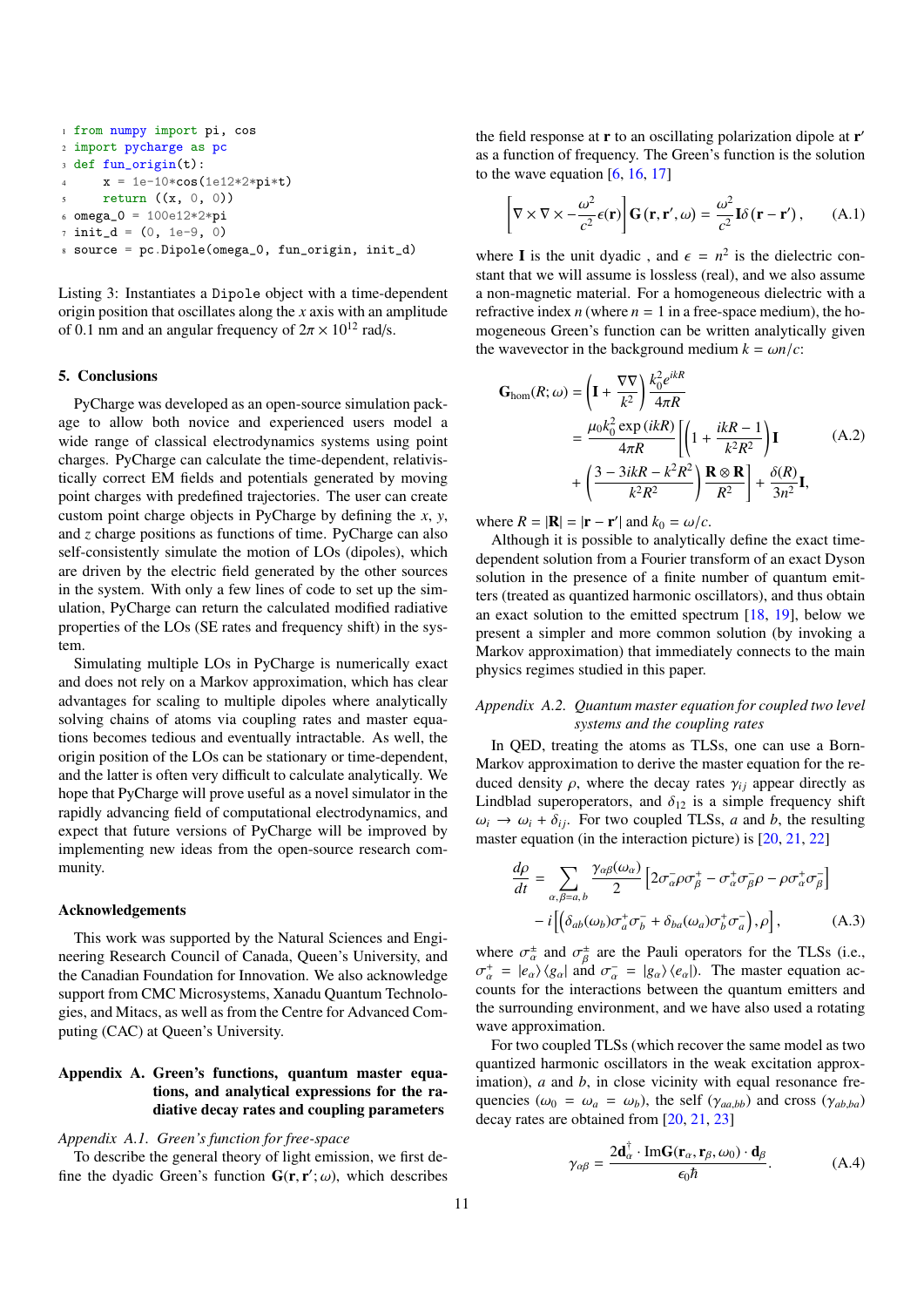Assuming the two TLSs are identical ( $\mathbf{d}_a = \mathbf{d}_b$  and  $\omega_a =$  $\omega_b$ ), we define the on-resonance Markovian decay rates as  $\gamma_0 \equiv$  $\gamma_{aa} = \gamma_{bb}$  and  $\gamma_{12} \equiv \gamma_{ab} = \gamma_{ba}$ . The hybrid system (in the presence of coupling) can then form superradiant or subradiant states [\[24\]](#page-13-9), defined from  $|\psi^+\rangle = 1/\sqrt{2}(|e_a, g_b\rangle + |g_a, e_b\rangle)$  and  $|\psi^-\rangle = 1/\sqrt{2}(|e_a, g_b\rangle + |g_a, g_b\rangle)$  respectively which decay with  $|\psi^{-}\rangle = 1/\sqrt{2} (|e_a, g_b\rangle - |g_a, e_b\rangle)$ , respectively, which decay with the modified rates the modified rates

<span id="page-11-1"></span>
$$
\gamma^{\pm} = \gamma_0 \pm \gamma_{12}.\tag{A.5}
$$

The so-called virtual photon transfer rate (or dipole-dipole induced frequency shift) between two TLSs with equal resonance frequencies is

<span id="page-11-0"></span>
$$
\delta_{\alpha\beta}|_{\alpha\neq\beta} = -\frac{\mathbf{d}_{\alpha}^{\dagger} \cdot \text{Re}\mathbf{G}(\mathbf{r}_{\alpha}, \mathbf{r}_{\beta}, \omega_0) \cdot \mathbf{d}_{\beta}}{\epsilon_0 \hbar}.
$$
 (A.6)

This "exchange" term fully recovers Förster coupling and can yield superradiant and subradiant states (Dicke states) for two coupled TLSs at small separation distances [\[24\]](#page-13-9).

Although the expressions in terms of the photonic Green's function are general for any medium, to recover the free-space dipole problem in the main text, we simply replace  $G$  by  $G<sub>hom</sub>$ and obtain these rates analytically (within a Markov approximation, i.e., evaluated at a single frequency). We can rewrite the quantum master equation for two coupled TLSs with equal resonance frequencies as

$$
\frac{d\rho}{dt} = \sum_{\alpha,\beta=a,b} \frac{\gamma_{\alpha\beta}}{2} \left[ 2\sigma^+_{\alpha}\rho\sigma^-_{\beta} - \sigma^+_{\alpha}\sigma^-_{\beta}\rho - \rho\sigma^+_{\alpha}\sigma^-_{\beta} \right] \n- i\delta_{12} \left[ \left( \sigma^+_{\alpha}\sigma^-_{\beta} + \sigma^+_{\beta}\sigma^-_{\alpha} \right), \rho \right].
$$
\n(A.7)

From the master equation, we can easily derive the equation of motion for any observable of interest, i.e., from  $\langle \dot{O} \rangle$  =  $\langle \dot{\rho} \dot{\rho} \rangle$  = Tr( $\dot{\rho}$ *O*). For example, the population equation of motion for the two coupled dipoles are

$$
\dot{\rho}_{aa} = -\gamma_{aa}\rho_{aa} - \gamma_{ab}\rho_{ab} - i\delta_{ab}\rho_{ab},\tag{A.8}
$$

$$
\dot{\rho}_{bb} = -\gamma_{bb}\rho_{bb} - \gamma_{ba}\rho_{ba} + i\delta_{ba}\rho_{ba}, \tag{A.9}
$$

where the density matrix elements are  $\rho_{\alpha\beta} = \langle \alpha | \rho | \beta \rangle$ .

The coherence between the TLSs, accounted for by the terms  $\rho_{ab}$  and  $\rho_{ba}$  (whose equations can be derived similarly), can significant affect the radiative decay rates, allowing various collective solutions such as superradiant and subradiant decays. For example, given the initial conditions  $\rho_{aa}(0) = 1$  and  $\rho_{bb}(0) = \rho_{ab}(0) = \rho_{ba}(0) = 0$ , and assuming the dipoles are identical, the excited state populations have a non-trivial time dependence with oscillatory dynamics, as shown in Eqs. [\(A.13\)](#page-11-2) and [\(A.14\)](#page-11-3).

In the next section, we will solve the density matrix equations in a different basis (using the dressed states), which both simplifies their solution and clearly shows the collective modified decay rates for the superradiant and subradiant states – which decay with the rates  $\gamma^+$  and  $\gamma^-$ , respectively.

# *Appendix A.3. Time-dependent solution to the master equation for initially excited atoms*

With no initial driving field included, the reduced master equation (Eq.  $(A.7)$ ) can be solved analytically. To make this

clear, we can restrict the size of the basis to include the following four states:  $|I\rangle = |g_a, g_b\rangle, |II\rangle = |e_a, e_b\rangle$ , and  $| \pm \rangle =$ <br> $1/\sqrt{2} (|e_a, e_b\rangle + |g_a, e_b\rangle)$ , where a and a label the ground and  $1/\sqrt{2}$  ( $|e_a, g_b\rangle \pm |g_a, e_b\rangle$ ), where *g* and *e* label the ground and excited states of the TI Ss. If the initial excitation only inexcited states of the TLSs. If the initial excitation only involves the density matrix elements  $\rho_{++}$ ,  $\rho_{--}$ ,  $\rho_{+-}$ , and  $\rho_{-+}$  (so only the atoms are excited, i.e., the fields are in a vacuum state,  $|\phi\rangle_{\text{fields}} = |\{0\}\rangle$ , with  $\rho_{\alpha\beta} = |\alpha\rangle \langle \beta|$ , then we have the following density matrix equations for two identical TLSs:

$$
\dot{\rho}_{++} = -(\gamma_0 + \gamma_{12})\rho_{++}, \n\dot{\rho}_{--} = -(\gamma_0 - \gamma_{12})\rho_{--}, \n\dot{\rho}_{+-} = -(\gamma_0 + i2\delta_{12})\rho_{+-}, \n\dot{\rho}_{-+} = -(\gamma_0 - i2\delta_{12})\rho_{-+},
$$
\n(A.10)

which have the explicit solutions

<span id="page-11-5"></span>
$$
\rho_{++}(t) = \rho_{++}(0)e^{-(\gamma_0 + \gamma_{12})t},
$$
  
\n
$$
\rho_{--}(t) = \rho_{--}(0)e^{-(\gamma_0 - \gamma_{12})t},
$$
  
\n
$$
\rho_{+-}(t) = \rho_{+-}(0)e^{-(\gamma_0 + 2i\delta_{12})t},
$$
  
\n
$$
\rho_{-+}(t) = \rho_{-+}(0)e^{-(\gamma_0 - 2i\delta_{12})t},
$$
\n(A.11)

which is a particular case of weak excitation, so the two quantum state  $(|II\rangle)$  is decoupled. Consequently, this coupled TLS solution recovers the solution of coupled quantized harmonic oscillators, and this is also why the radiative decay of classical LOs are then identical in this limit.

<span id="page-11-4"></span>These decay solutions are precisely the cases of superradiant decay, subradiant decay, and a linear combination of superradiant and subradiant decay. The latter case will cause population beatings that oscillate with a beating time of  $T_{\text{beat}} = \pi/\delta_{12}$ . Although we have derived these equations in a Markov approximation, we note that this is not necessary in general, and the full time-dependent quantum dynamics can also be worked out analytically in a weak excitation approximation [\[19\]](#page-13-4). The Py-Charge simulations are also numerically exact and do not rely on a Markov approximation, and have clear advantages for scaling to multiple dipoles, where analytically solving chains of atoms via coupling rates and master equations becomes tedious and eventually intractable.

The expectation values for observables in the original basis are derived in the usual way, e.g., for the excited population in the TLS *a*, we have

$$
\rho_{aa} = \langle \sigma_a^+ \sigma_a^- \rangle = \sum_{i,j} \langle j | \sigma_a^+ \sigma_a^- | i \rangle \rho_{ji}, \tag{A.12}
$$

where *i*, *j* sums over states  $|I\rangle$ ,  $|II\rangle$ , and  $|\pm\rangle$ , and similarly for  $\rho_{bb}$ . For an initial condition of  $\rho_{aa}(0) = 1$  and  $\rho_{bb}(0) = 1$  $\rho_{ba}(0) = \rho_{ab}(0) = 0$ , this is equivalent to having  $\rho_{++}(0) =$  $\rho_{+-}(0) + \rho_{-+}(0) = \rho_{--}(0) = 1/4$ . The explicit time-dependent solutions for the population decays, from Eq.  $(A.11)$ , is

<span id="page-11-2"></span>
$$
\rho_{aa}(t) = \frac{1}{4} \left( e^{-(\gamma_0 - \gamma_{12})t} + e^{-(\gamma_0 + \gamma_{12})t} + 2\cos(2\delta_{12}t)e^{-\gamma_0 t} \right) \tag{A.13}
$$

and

<span id="page-11-3"></span>
$$
\rho_{bb}(t) = \frac{1}{4} \left( e^{-(\gamma_0 - \gamma_{12})t} + e^{-(\gamma_0 + \gamma_{12})t} - 2\cos(2\delta_{12}t)e^{-\gamma_0 t} \right). \tag{A.14}
$$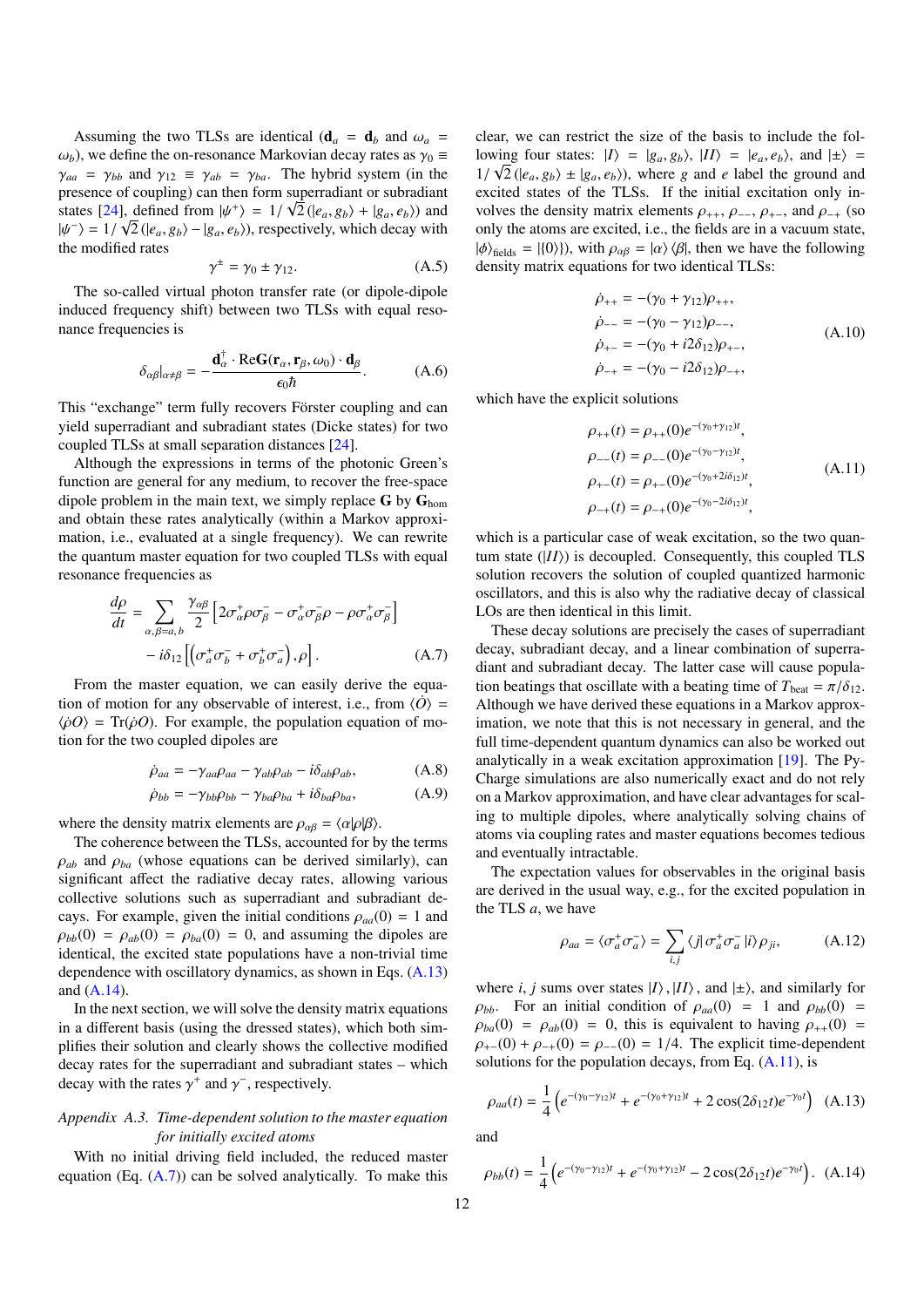Finally, in the limit of very small dipole separations, where  $\gamma_{12} \approx \gamma_0$ , we have the approximate solutions

$$
\rho_{aa}(t) \approx \frac{1}{4} \left( 1 + e^{-2\gamma_0 t} + 2 \cos(2\delta_{12} t) e^{-\gamma_0 t} \right) \tag{A.15}
$$

and

$$
\rho_b(t) \approx \frac{1}{4} \left( 1 + e^{-2\gamma_0 t} - 2 \cos(2\delta_{12} t) e^{-\gamma_0 t} \right). \tag{A.16}
$$

# <span id="page-12-8"></span>Appendix B. Fermi's Golden Rule for the Free-Space Spontaneous Emission Rate

Here, we briefly show the standard Fermi's golden rule approach for calculating the free-space SE rate. Fermi's golden rule is written as

$$
\gamma_{i \to f}(\omega_f) = \frac{2\pi}{\hbar} |\langle i|H_{int}|f\rangle|^2 D(\omega_f), \tag{B.1}
$$

where *D* is the density of states (assumed to be approximately constant over the region of emission), and *i* and *f* are the initial and final states, respectively. Consistent with the Markov approximation in the density matrix approach, this is also a long time Markovian "rate".

The dipole interaction Hamiltonian  $H_{int}$  has the usual form

$$
H_{\rm int} = -\sum_{\mathbf{k},\eta} \sqrt{\frac{\hbar \omega_{\mathbf{k}}}{2\epsilon_0}} \left( \sigma^+ + \sigma^- \right) \mathbf{d}_{ge} \cdot \left( \mathbf{f}_{\mathbf{k},\eta} \hat{a}_{\mathbf{k},\eta} + \mathbf{f}_{\mathbf{k},\eta}^* \hat{a}_{\mathbf{k},\eta}^\dagger \right), \tag{B.2}
$$

where  $\hat{a}_{\mathbf{k}}^{\dagger}$  $\lim_{k,\eta}$  and  $\hat{a}_{k,\eta}$  are the creation and annihilation operators<br>ields at wave vector **k** with polarization *n*. The classical for the fields at wave vector **k** with polarization  $\eta$ . The classical normal modes can be written as normal modes can be written as

$$
\mathbf{f}_{\mathbf{k},\eta} = \frac{1}{\sqrt{V}} \hat{\varepsilon}_{\mathbf{k},\eta} e^{i\mathbf{k}\cdot\mathbf{r}},
$$
 (B.3)

where *V* is an arbitrary volume.

Beginning in the excited state,  $|i\rangle = |e, \{0\}\rangle$  and evolving to the final state  $|f\rangle = |g, \mathbf{1}_{k,\eta}\rangle$ , the relevant matrix element for photon emission is

$$
\langle e, \{0\} | H_{\text{int}} | g, \mathbf{1}_{\mathbf{k}, \eta} \rangle = \sqrt{\frac{\hbar \omega_{\mathbf{k}}}{2\epsilon_0 V}} \left( \hat{\varepsilon}_{\mathbf{k}, \eta} \cdot \mathbf{d}_{ge} \right) e^{i\mathbf{k} \cdot \mathbf{r}}.
$$
 (B.4)

Computing the free-space density of states in the usual way, namely with periodic boundary conditions, we have

$$
D(\omega_0) = \frac{\omega_0^2 V}{\pi^2 \hbar c^3}.
$$
 (B.5)

Finally, using  $\omega_{\mathbf{k}} \approx \omega_0$  and  $|\hat{\varepsilon}_{\mathbf{k},\eta} \cdot \mathbf{d}_{ge}|^2 = |d_{ge}|^2/3$  (isotropic averaging) the SE rate is given by averaging), the SE rate is given by

$$
\gamma_0 = \frac{\omega_0^3 |\mathbf{d}_{ge}|^2}{3\pi\epsilon_0 \hbar c^3},\tag{B.6}
$$

which is identical to the  $\gamma_0$  expressions in the main text (Eq.  $(20)$ ), and also with Eq.  $(A.4)$  when using the free-space Green's function. Note in the quantum case, the dipole matrix *element* is formally defined from  $\mathbf{d}_{ge} = \langle g | \hat{\mathbf{d}} | e \rangle$ .

# <span id="page-12-9"></span>Appendix C. Electromagnetic fields generated by an oscillating electric dipole

The exact equations that define the electric and magnetic fields generated by an idealized oscillating electric dipole located at the origin are given by

<span id="page-12-16"></span>
$$
\mathbf{E}(\mathbf{r},t) = \frac{1}{4\pi\epsilon_0} \left[ k^2 (\hat{\mathbf{r}} \times \mathbf{d}) \times \hat{\mathbf{r}} \frac{e^{ikr}}{r} + [3(\hat{\mathbf{r}} \cdot \mathbf{d})\hat{\mathbf{r}} - \mathbf{d}] \left( \frac{1}{r^3} - \frac{ik}{r^2} \right) e^{ikr} \right]
$$
(C.1)

and

$$
\mathbf{B}(\mathbf{r},t) = \frac{\mu_0}{4\pi} \bigg[ ck^2(\hat{\mathbf{r}} \times \mathbf{d}) \frac{e^{ikr}}{r} \bigg( 1 - \frac{1}{ikr} \bigg) \bigg],\tag{C.2}
$$

where  $k = \omega/c$  and  $\omega$  is the angular frequency of the oscillating dipole,  $\mathbf{d} = d_0 e^{-i\omega t}$  is the time-dependent dipole moment,  $r = |\mathbf{r}|$ , and  $\hat{\mathbf{r}} = \mathbf{r}/r$  [\[1\]](#page-12-0).

#### References

- <span id="page-12-0"></span>[1] J. D. Jackson, Classical electrodynamics, 3rd Edition, Wiley, 1999.
- <span id="page-12-1"></span>[2] P. Milonni, [Semiclassical and quantum-electrodynamical approaches in](https://doi.org/10.1016/0370-1573(76)90037-5) [nonrelativistic radiation theory,](https://doi.org/10.1016/0370-1573(76)90037-5) Physics Reports 25 (1) (1976) 1–81. URL [https://doi.org/10.1016/0370-1573\(76\)90037-5](https://doi.org/10.1016/0370-1573(76)90037-5)
- <span id="page-12-2"></span>[3] J. D. Hunter, Matplotlib: A 2d graphics environment, Computing in Science & Engineering 9 (3) (2007) 90-95. [doi:10.1109/MCSE.2007.55](https://doi.org/10.1109/MCSE.2007.55).
- <span id="page-12-3"></span>[4] D. J. Griffiths, Introduction to Electrodynamics, 4th Edition, Cambridge University Press, 2017.
- <span id="page-12-4"></span>[5] L. Novotny, B. Hecht, [Principles of nano-optics,](http://www.books24x7.com/marc.asp?bookid=44009) Cambridge University Press, 2006.

URL <http://www.books24x7.com/marc.asp?bookid=44009>

<span id="page-12-5"></span>[6] P. de Vries, D. V. van Coevorden, A. Lagendijk, [Point scatterers for](https://link.aps.org/doi/10.1103/RevModPhys.70.447) [classical waves,](https://link.aps.org/doi/10.1103/RevModPhys.70.447) Rev. Mod. Phys. 70 (1998) 447–466. [doi:10.1103/](https://doi.org/10.1103/RevModPhys.70.447) [RevModPhys.70.447](https://doi.org/10.1103/RevModPhys.70.447).

URL <https://link.aps.org/doi/10.1103/RevModPhys.70.447>

- <span id="page-12-6"></span>[7] E. Schelew, R.-C. Ge, S. Hughes, J. Pond, J. F. Young, [Self-consistent](https://link.aps.org/doi/10.1103/PhysRevA.95.063853) [numerical modeling of radiatively damped lorentz oscillators,](https://link.aps.org/doi/10.1103/PhysRevA.95.063853) Phys. Rev. A 95 (2017) 063853. [doi:10.1103/PhysRevA.95.063853](https://doi.org/10.1103/PhysRevA.95.063853). [https://link.aps.org/doi/10.1103/PhysRevA.95.](https://link.aps.org/doi/10.1103/PhysRevA.95.063853) [063853](https://link.aps.org/doi/10.1103/PhysRevA.95.063853)
- <span id="page-12-7"></span>[8] L. D. Dalcin, R. R. Paz, P. A. Kler, A. Cosimo, Parallel distributed computing using python, Advances in Water Resources 34 (9) (2011) 1124–1139. [doi:10.1016/j.advwatres.2011.04.013](https://doi.org/10.1016/j.advwatres.2011.04.013).
- <span id="page-12-10"></span>[9] E. Wiechert, Elektrodynamische elementargesetze, Annalen der Physik 309 (4) (1901) 667–689. [doi:10.1002/andp.19013090403](https://doi.org/10.1002/andp.19013090403).
- <span id="page-12-11"></span>[10] P. Virtanen, R. Gommers, T. E. Oliphant, M. Haberland, T. Reddy, D. Cournapeau, E. Burovski, P. Peterson, W. Weckesser, J. Bright, et al., Scipy 1.0: fundamental algorithms for scientific computing in python, Nature Methods 17 (3) (2020) 261–272. [doi:10.1038/](https://doi.org/10.1038/s41592-019-0686-2) [s41592-019-0686-2](https://doi.org/10.1038/s41592-019-0686-2).
- <span id="page-12-12"></span>[11] M. J. Filipovich, S. Hughes, [Space-time computation and visualization](https://aapt.scitation.org/doi/10.1119/10.0003207) [of the electromagnetic fields and potentials generated by moving point](https://aapt.scitation.org/doi/10.1119/10.0003207) [charges,](https://aapt.scitation.org/doi/10.1119/10.0003207) American Journal of Physics 89 (5) (2021) 482–489. URL <https://aapt.scitation.org/doi/10.1119/10.0003207>
- <span id="page-12-13"></span>[12] P. W. Milonni, J. H. Eberly, Lasers physics, John Wiley & Sons, 2010.
- <span id="page-12-14"></span>[13] S. Franke, J. Ren, M. Richter, A. Knorr, S. Hughes, [Fermi's golden rule](https://link.aps.org/doi/10.1103/PhysRevLett.127.013602) [for spontaneous emission in absorptive and amplifying media,](https://link.aps.org/doi/10.1103/PhysRevLett.127.013602) Phys. Rev. Lett. 127 (2021) 013602. [doi:10.1103/PhysRevLett.127.013602](https://doi.org/10.1103/PhysRevLett.127.013602). URL [https://link.aps.org/doi/10.1103/PhysRevLett.127.](https://link.aps.org/doi/10.1103/PhysRevLett.127.013602) [013602](https://link.aps.org/doi/10.1103/PhysRevLett.127.013602)
- <span id="page-12-15"></span>[14] J. Larmor, LXIII. On the theory of the magnetic influence on spectra; and on the radiation from moving ions, The London, Edinburgh, and Dublin Philosophical Magazine and Journal of Science 44 (271) (1897) 503–512. [doi:10.1080/14786449708621095](https://doi.org/10.1080/14786449708621095).